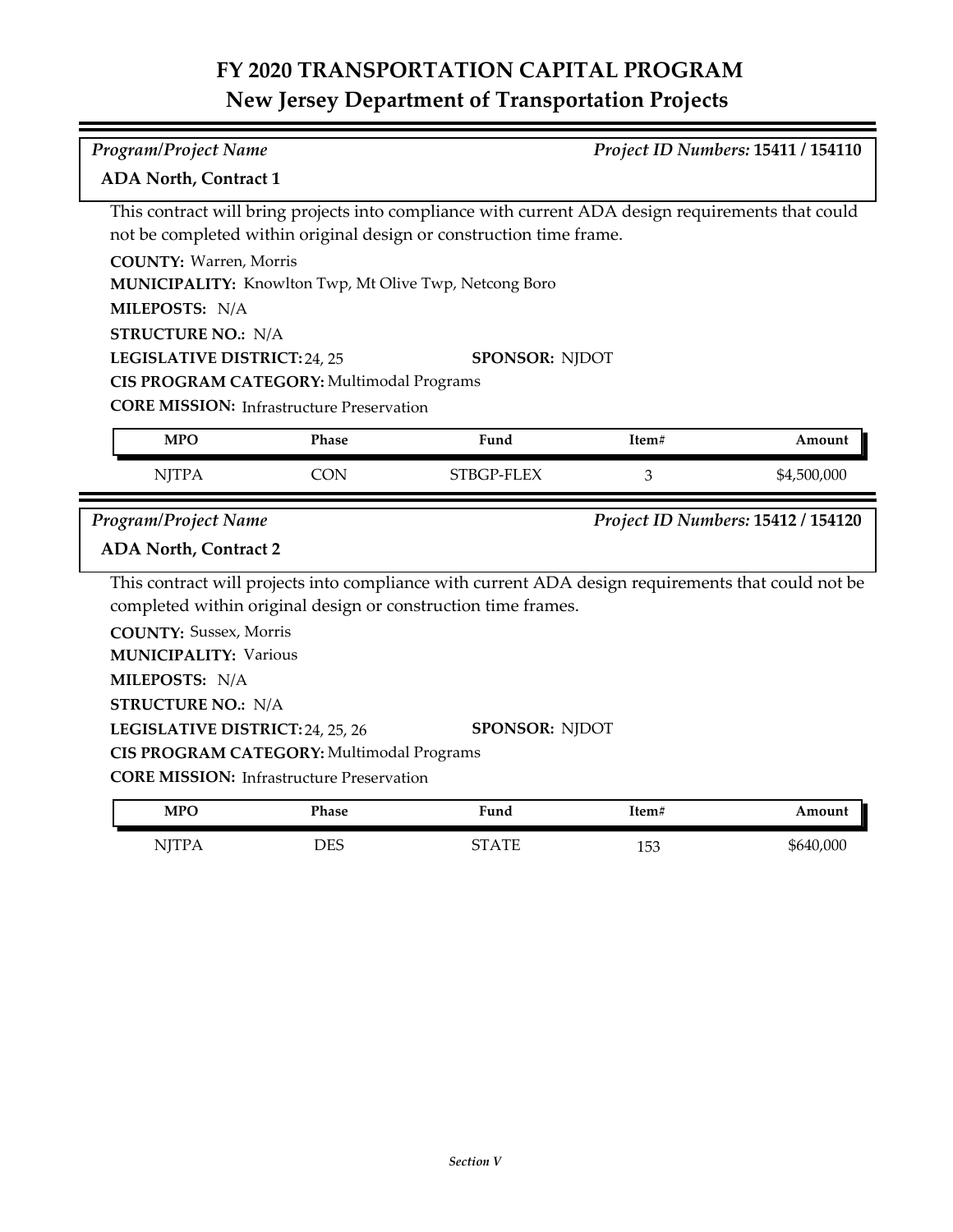| Program/Project Name<br>ADA South, Contract 1 w/o ROW                                              |                                                  |                                                                                                     |       | Project ID Numbers: 15420 / 154200 |
|----------------------------------------------------------------------------------------------------|--------------------------------------------------|-----------------------------------------------------------------------------------------------------|-------|------------------------------------|
|                                                                                                    |                                                  |                                                                                                     |       |                                    |
|                                                                                                    |                                                  | This contract will bring projects into compliance with current ADA design requirements that could   |       |                                    |
|                                                                                                    |                                                  | not be completed within original design or construction time frame for the following sites:         |       |                                    |
| 1) Route 206, Rizzotte Drive to Burlington County Line                                             |                                                  |                                                                                                     |       |                                    |
| 2) Route 322, Eight Street to Watering Race Brook                                                  |                                                  |                                                                                                     |       |                                    |
| <b>COUNTY: Atlantic, Cape May</b>                                                                  |                                                  |                                                                                                     |       |                                    |
|                                                                                                    |                                                  | MUNICIPALITY: Somers Point City, Ocean City, Hamilton Twp, Folsom Boro                              |       |                                    |
| MILEPOSTS: N/A                                                                                     |                                                  |                                                                                                     |       |                                    |
| <b>STRUCTURE NO.: N/A</b>                                                                          |                                                  |                                                                                                     |       |                                    |
| LEGISLATIVE DISTRICT: 2, 1                                                                         |                                                  | <b>SPONSOR: NJDOT</b>                                                                               |       |                                    |
|                                                                                                    | CIS PROGRAM CATEGORY: Multimodal Programs        |                                                                                                     |       |                                    |
|                                                                                                    | <b>CORE MISSION:</b> Infrastructure Preservation |                                                                                                     |       |                                    |
| <b>MPO</b>                                                                                         | Phase                                            | Fund                                                                                                | Item# | Amount                             |
| <b>SJTPO</b>                                                                                       | <b>CON</b>                                       | STBGP-FLEX                                                                                          | 5     | \$3,850,000                        |
| Program/Project Name                                                                               |                                                  |                                                                                                     |       | Project ID Numbers: S1915 / 193500 |
| <b>Atlantic Avenue, Rhode Island to Maine Avenues</b>                                              |                                                  |                                                                                                     |       |                                    |
|                                                                                                    |                                                  | Mill and repave, upgrade ADA ramps, drainage upgrades and improvements, thermoplastic               |       |                                    |
| stripping, manhole reconstruction, gutters, sidewalks and curb repairs. Atlantic Avenue is a major |                                                  |                                                                                                     |       |                                    |
|                                                                                                    |                                                  | four lane east-west roadway in Atlantic City and it is heavily used by both residents and tourists. |       |                                    |
| will be included in this project.                                                                  |                                                  | The road is in deteriorating condition and is in need of repaving. In addition ADA accessible ramps |       |                                    |

| <b>COUNTY: Atlantic</b>                           |                               |
|---------------------------------------------------|-------------------------------|
| <b>MUNICIPALITY: Atlantic City</b>                |                               |
| <b>MILEPOSTS: 7.91-8/15</b>                       |                               |
| <b>STRUCTURE NO.: N/A</b>                         |                               |
| LEGISLATIVE DISTRICT:2                            | <b>SPONSOR:</b> Atlantic City |
| <b>CIS PROGRAM CATEGORY:</b> Local System Support |                               |
| <b>CORE MISSION:</b> Infrastructure Preservation  |                               |
|                                                   |                               |

| <b>MPO</b>                  | Phase | Fund   | Item# | Amount    |
|-----------------------------|-------|--------|-------|-----------|
| <b>NITE</b><br>$\mathbf{r}$ | DES   | $\sim$ |       | \$100,000 |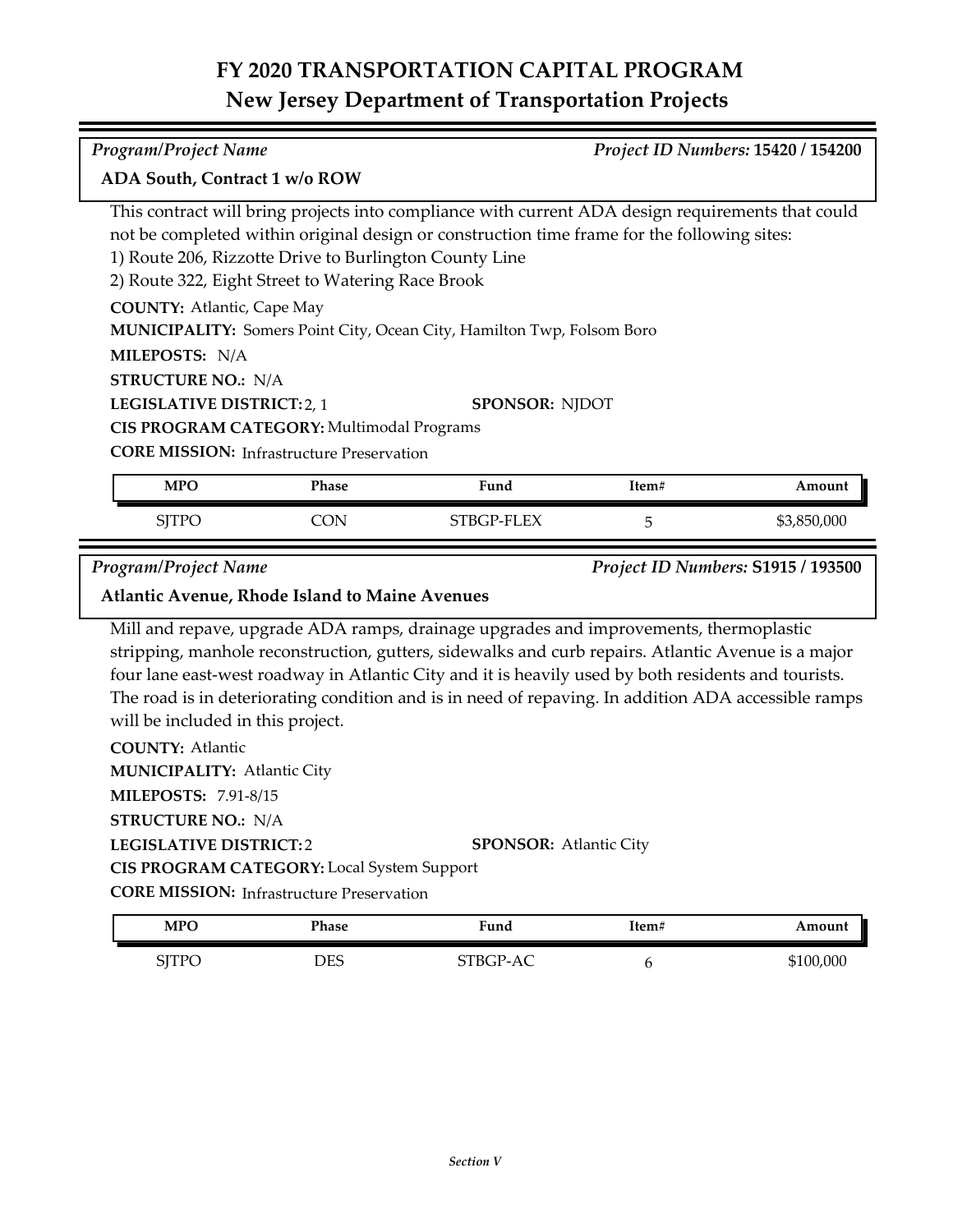*Program/Project Name Project ID Numbers:* **D0302**

**Burlington County Roadway Safety Improvements**

|                                                                                       |       | This program will provide for the installation of improved safety items including reflective<br>pavement markings (including both striping and raised reflective markers), reflective object<br>markers, reflective roadway delineators, guide rail, and other treatments that improve the overall                                                                                                                                                                                                       |       |           |
|---------------------------------------------------------------------------------------|-------|----------------------------------------------------------------------------------------------------------------------------------------------------------------------------------------------------------------------------------------------------------------------------------------------------------------------------------------------------------------------------------------------------------------------------------------------------------------------------------------------------------|-------|-----------|
| safety and visibility of various roadways in the county.<br><b>COUNTY: Burlington</b> |       |                                                                                                                                                                                                                                                                                                                                                                                                                                                                                                          |       |           |
| <b>MUNICIPALITY: Various</b>                                                          |       |                                                                                                                                                                                                                                                                                                                                                                                                                                                                                                          |       |           |
| MILEPOSTS: N/A                                                                        |       |                                                                                                                                                                                                                                                                                                                                                                                                                                                                                                          |       |           |
| <b>STRUCTURE NO.: N/A</b>                                                             |       |                                                                                                                                                                                                                                                                                                                                                                                                                                                                                                          |       |           |
| <b>LEGISLATIVE DISTRICT: Various</b>                                                  |       | <b>SPONSOR: Burlington County</b>                                                                                                                                                                                                                                                                                                                                                                                                                                                                        |       |           |
| CIS PROGRAM CATEGORY: Local System Support                                            |       |                                                                                                                                                                                                                                                                                                                                                                                                                                                                                                          |       |           |
| <b>CORE MISSION: Safety</b>                                                           |       |                                                                                                                                                                                                                                                                                                                                                                                                                                                                                                          |       |           |
| <b>MPO</b>                                                                            | Phase | Fund                                                                                                                                                                                                                                                                                                                                                                                                                                                                                                     | Item# | Amount    |
| <b>DVRPC</b>                                                                          | EC    | STBGP-PHILA                                                                                                                                                                                                                                                                                                                                                                                                                                                                                              | 16    | \$800,000 |
| equipment, usually lift-equipped vehicles.                                            |       | In the DVRPC region, a combination of fixed route, subscription, and demand responsive transit<br>services are provided in Camden County by Senior Citizens United Community Services (SCUCS)<br>/Sen-Han Transit and South Jersey Transportation Authority (SJTA). A variety of trip purposes are<br>served by these special transit providers including employment, non-emergency medical, nutrition,<br>personal business, and shopping trips. This project provides funds for purchasing new capital |       |           |
| <b>COUNTY: Camden</b><br><b>MUNICIPALITY: Various</b>                                 |       |                                                                                                                                                                                                                                                                                                                                                                                                                                                                                                          |       |           |
| MILEPOSTS: N/A                                                                        |       |                                                                                                                                                                                                                                                                                                                                                                                                                                                                                                          |       |           |
| <b>STRUCTURE NO.: N/A</b>                                                             |       |                                                                                                                                                                                                                                                                                                                                                                                                                                                                                                          |       |           |
| <b>LEGISLATIVE DISTRICT: Various</b>                                                  |       | <b>SPONSOR: Camden County</b>                                                                                                                                                                                                                                                                                                                                                                                                                                                                            |       |           |
| <b>CIS PROGRAM CATEGORY:</b> Local System Support                                     |       |                                                                                                                                                                                                                                                                                                                                                                                                                                                                                                          |       |           |
| <b>CORE MISSION:</b> Infrastructure Preservation                                      |       |                                                                                                                                                                                                                                                                                                                                                                                                                                                                                                          |       |           |
| MPO                                                                                   | Phase | Fund                                                                                                                                                                                                                                                                                                                                                                                                                                                                                                     | Item# | Amount    |

DVRPC EC CMAQ 17 \$1,694,000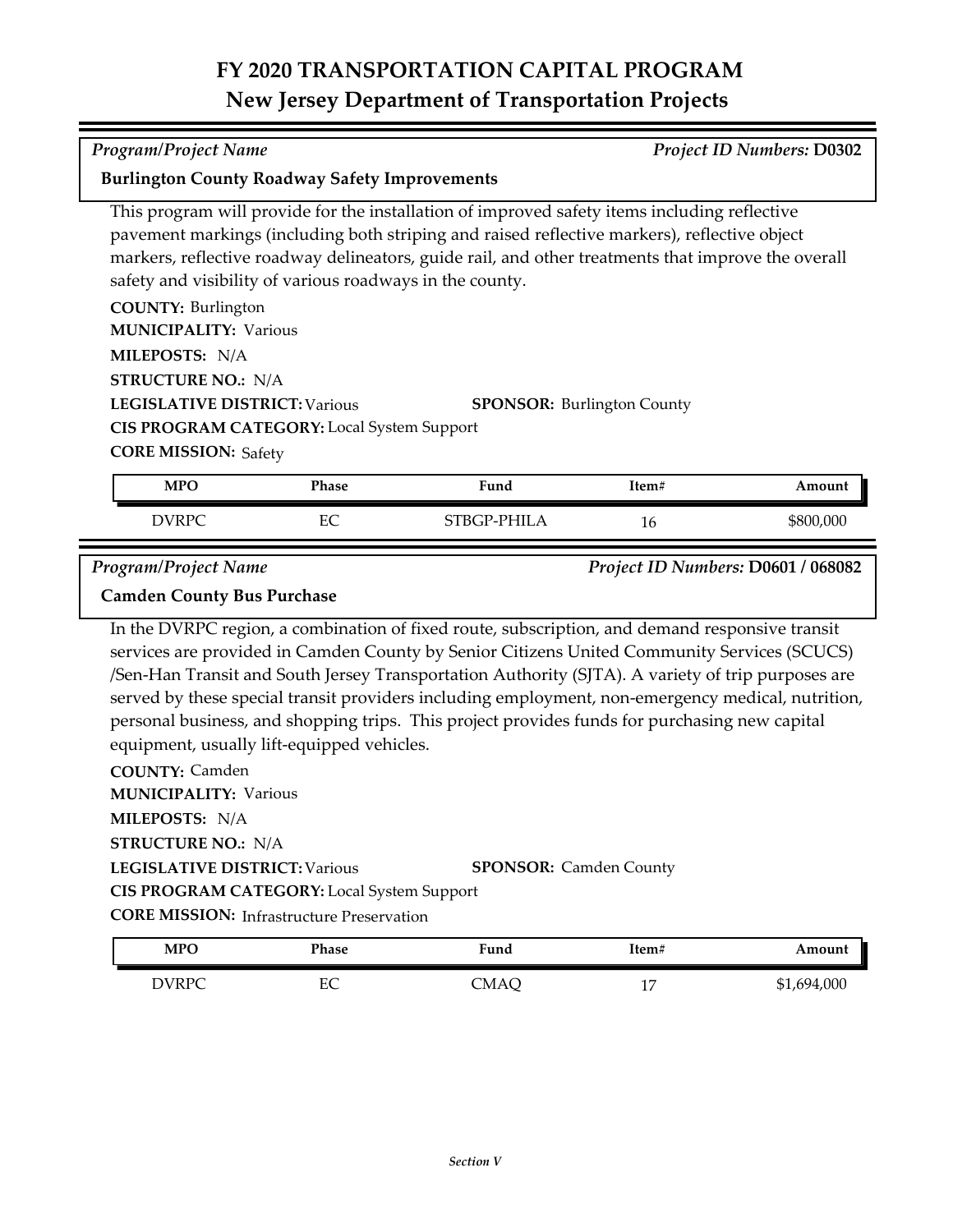| <b>Camden County Roadway Safety Improvements</b> |                                                          |                                                                                                                                                                                                                                                                                                    |       |                                    |
|--------------------------------------------------|----------------------------------------------------------|----------------------------------------------------------------------------------------------------------------------------------------------------------------------------------------------------------------------------------------------------------------------------------------------------|-------|------------------------------------|
|                                                  | safety and visibility of various roadways in the county. | This program will provide for the installation of improved safety items including reflective<br>pavement markings (including both striping and raised reflective markers), reflective object<br>markers, reflective roadway delineators, guide rail, and other treatments that improve the overall |       |                                    |
| <b>COUNTY: Camden</b>                            |                                                          |                                                                                                                                                                                                                                                                                                    |       |                                    |
| <b>MUNICIPALITY: Various</b>                     |                                                          |                                                                                                                                                                                                                                                                                                    |       |                                    |
| MILEPOSTS: N/A                                   |                                                          |                                                                                                                                                                                                                                                                                                    |       |                                    |
| <b>STRUCTURE NO.: N/A</b>                        |                                                          |                                                                                                                                                                                                                                                                                                    |       |                                    |
| <b>LEGISLATIVE DISTRICT: Various</b>             |                                                          | <b>SPONSOR:</b> Camden County                                                                                                                                                                                                                                                                      |       |                                    |
|                                                  | CIS PROGRAM CATEGORY: Local System Support               |                                                                                                                                                                                                                                                                                                    |       |                                    |
|                                                  | <b>CORE MISSION:</b> Mobility and Congestion Relief      |                                                                                                                                                                                                                                                                                                    |       |                                    |
| <b>MPO</b>                                       | Phase                                                    | Fund                                                                                                                                                                                                                                                                                               | Item# | Amount                             |
| <b>DVRPC</b>                                     | EC                                                       | STBGP-PHILA                                                                                                                                                                                                                                                                                        | 18    | \$600,000                          |
|                                                  |                                                          |                                                                                                                                                                                                                                                                                                    |       |                                    |
| <b>Program/Project Name</b>                      |                                                          |                                                                                                                                                                                                                                                                                                    |       | Project ID Numbers: S1703 / 173630 |
| <b>Chelsea and Albany Avenues</b>                |                                                          |                                                                                                                                                                                                                                                                                                    |       |                                    |
|                                                  |                                                          | This project will mill and repave the roadway, upgrade ADA ramps, and improve drainage,<br>thermoplastic stripping, manholes, gutters, sidewalks and curbs.                                                                                                                                        |       |                                    |
| <b>COUNTY: Atlantic</b>                          |                                                          |                                                                                                                                                                                                                                                                                                    |       |                                    |
| <b>MUNICIPALITY: Atlantic City</b>               |                                                          |                                                                                                                                                                                                                                                                                                    |       |                                    |
| <b>MILEPOSTS: 0-0.34</b>                         |                                                          |                                                                                                                                                                                                                                                                                                    |       |                                    |
| <b>STRUCTURE NO.: N/A</b>                        |                                                          |                                                                                                                                                                                                                                                                                                    |       |                                    |
| <b>LEGISLATIVE DISTRICT:2</b>                    |                                                          | <b>SPONSOR: Atlantic City</b>                                                                                                                                                                                                                                                                      |       |                                    |
|                                                  | <b>CIS PROGRAM CATEGORY:</b> Local System Support        |                                                                                                                                                                                                                                                                                                    |       |                                    |
|                                                  | <b>CORE MISSION: Infrastructure Preservation</b>         |                                                                                                                                                                                                                                                                                                    |       |                                    |
| <b>MPO</b>                                       | Phase                                                    | Fund                                                                                                                                                                                                                                                                                               | Item# | Amount                             |

## *Program/Project Name Project ID Numbers:* **D0410 / 048038**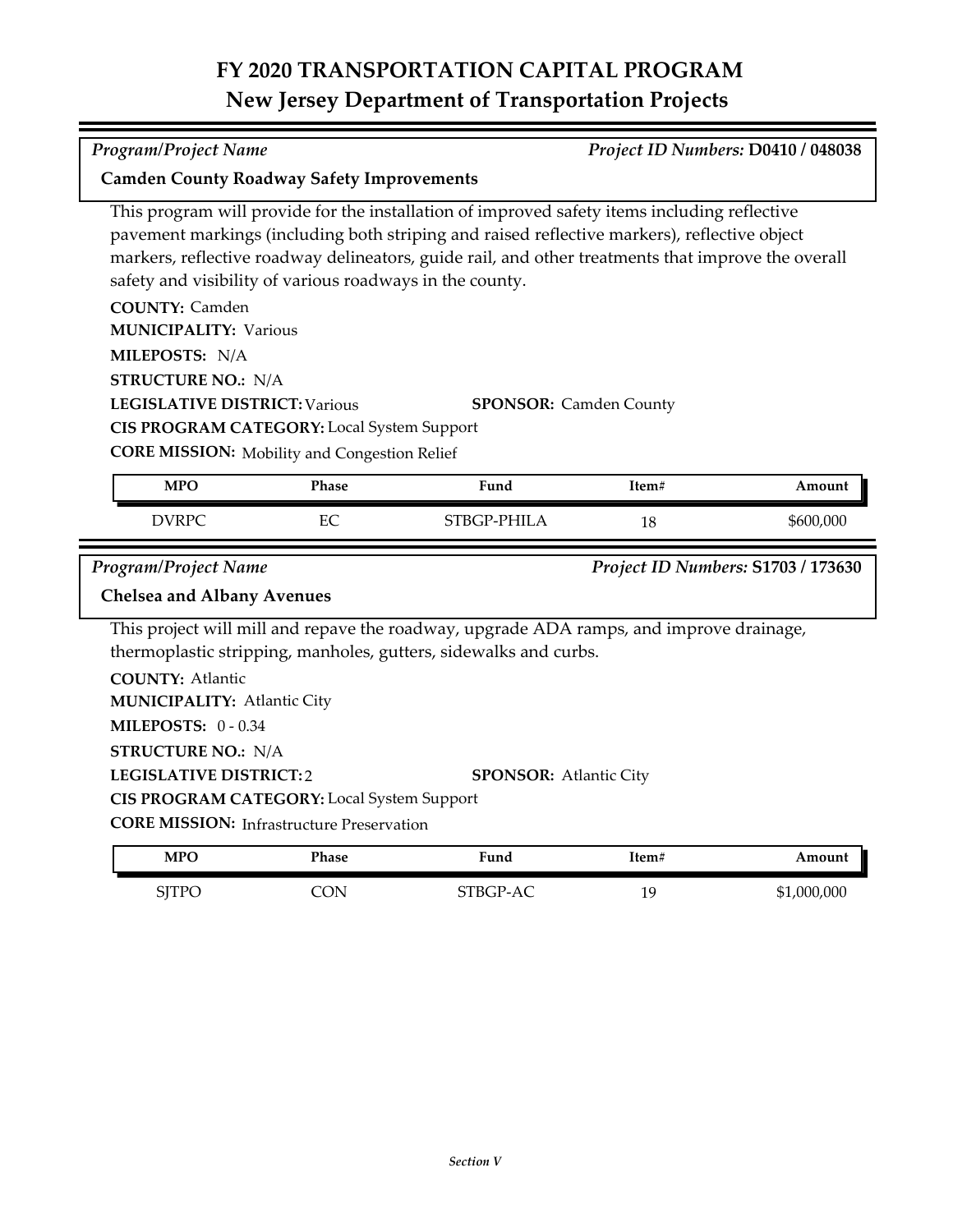### *Program/Project Name Project ID Numbers:* **N1605 / 153300**

### **CR 508 (Central Avenue), Bridge over City Subway**

Central Avenue bridge over the Newark City Subway was built in 1908 and is structurally deficient, functionally obsolete, fracture critical and has an overall sufficiency rating of 31 despite all the efforts by the county to save the structure. The city plans to replace the substructure in front of the existing abutment while eliminating 2 spans with a cantiliever abutlent. The replacement of the two southernmost trusses (Spans 2 and 3) in the north section of the bridge with one truss. The pier supporting the two trusses will be removed. The truss will span from the south abutment to the existing concrete pier supporting the nothernmost truses (Span 3 and 4) of the north section of the bridge; that pier will be removed and replaced with a pier that meets current standards.

**COUNTY:** Essex

**MUNICIPALITY: Newark City** 

**MILEPOSTS:** 10.40

**STRUCTURE NO.:** 0700N06

**LEGISLATIVE DISTRICT:** 28, 29

**SPONSOR:** City of Newark

**CIS PROGRAM CATEGORY:** Local System Support

**CORE MISSION:** Infrastructure Preservation

| MPO   | Phase | Fund         | Item# | Amount    |
|-------|-------|--------------|-------|-----------|
| NITPA | PЕ    | STBGP-NY/NWK | 20    | \$500,000 |

*Program/Project Name Project ID Numbers:* **S1708 / 173680**

### **CR 563 (Tilton Road), Coolidge Avenue to Delilah Road**

Resurfacing of the HMA Surface Course and HMA Base Course Repairs as needed. This roadway has: a highway classification of Urban Principal Arterial, approximately ADT of 11,090 (yr. 2014), 50 mph posted speed limit, signalized intersections at or near both limits, bridge with concrete surface over Atlantic City expressway, driveways, striping, signage, pavement marking, curbing, sidewalk, drainage, guiderail. etc. Improvements will include pavement resurfacing, pavement structure upgrades as needed, and any other incidental work to improve safety and longevity of the roadway.

### **COUNTY:** Atlantic

**MUNICIPALITY: Egg Harbor Twp** 

**MILEPOSTS:** 6.90-8.79

**STRUCTURE NO.:** N/A

**LEGISLATIVE DISTRICT:** 2

**SPONSOR:** Atlantic County

**CIS PROGRAM CATEGORY:** Local System Support

**CORE MISSION: Infrastructure Preservation** 

| <b>MPC</b>   | Phase | <b>Fund</b> | ltem#            | Amount      |
|--------------|-------|-------------|------------------|-------------|
| <b>SJTPO</b> | CON   | $STBGP-1$   | n.<br><u>_ i</u> | \$2,300,000 |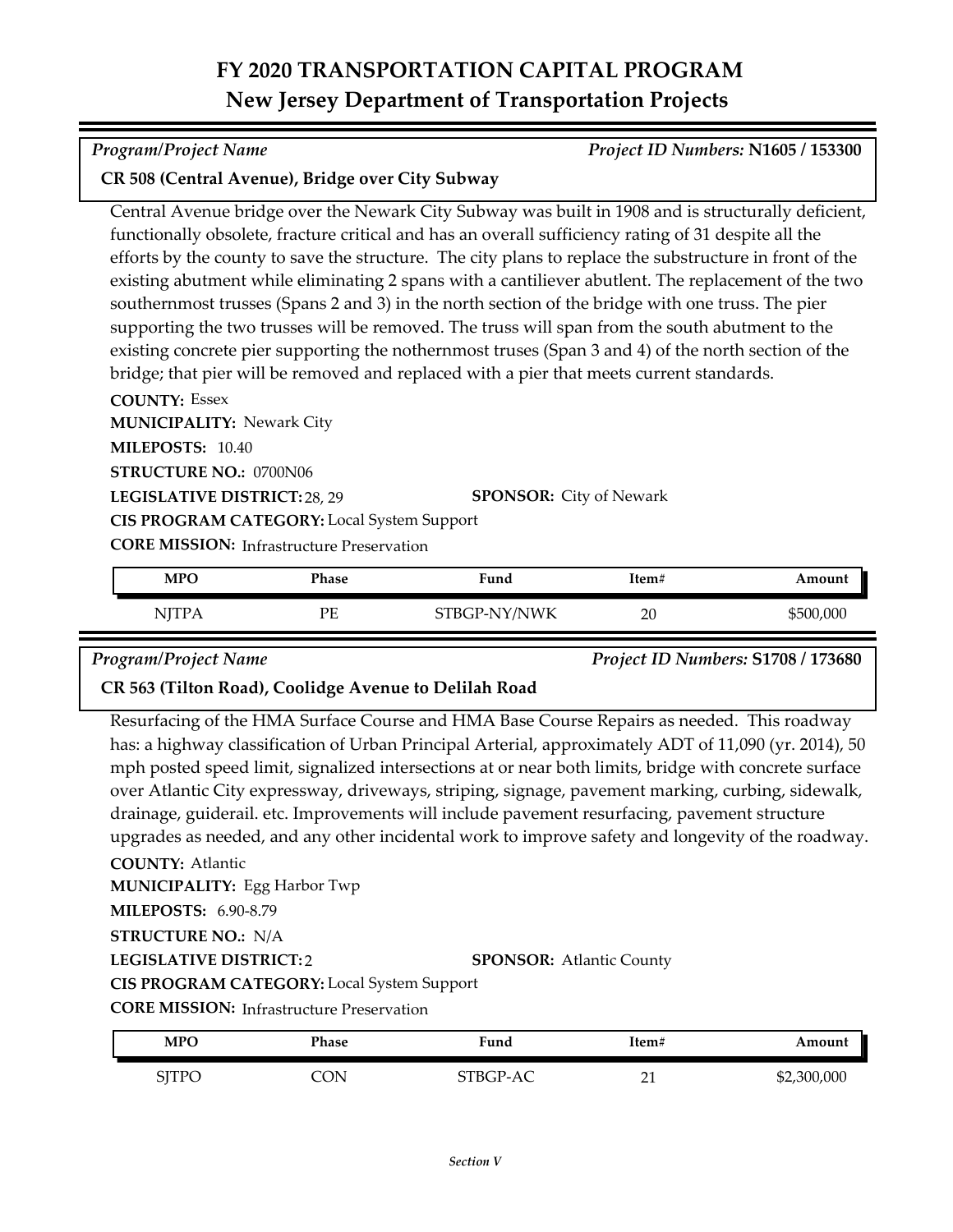| <b>Program/Project Name</b>                                               | Project ID Numbers: S1403 / 143880 |                                                                                                       |       |                                    |  |
|---------------------------------------------------------------------------|------------------------------------|-------------------------------------------------------------------------------------------------------|-------|------------------------------------|--|
| <b>Cumberland County Federal Road Program</b>                             |                                    |                                                                                                       |       |                                    |  |
|                                                                           |                                    | Mill & Overlay of various roadways throughout the county within the existing right-of-way.            |       |                                    |  |
| <b>COUNTY: Cumberland</b>                                                 |                                    |                                                                                                       |       |                                    |  |
| <b>MUNICIPALITY: Various</b>                                              |                                    |                                                                                                       |       |                                    |  |
| MILEPOSTS: N/A                                                            |                                    |                                                                                                       |       |                                    |  |
| <b>STRUCTURE NO.: N/A</b>                                                 |                                    |                                                                                                       |       |                                    |  |
| <b>LEGISLATIVE DISTRICT: Various</b><br><b>SPONSOR:</b> Cumberland County |                                    |                                                                                                       |       |                                    |  |
| CIS PROGRAM CATEGORY: Local System Support                                |                                    |                                                                                                       |       |                                    |  |
| <b>CORE MISSION:</b> Infrastructure Preservation                          |                                    |                                                                                                       |       |                                    |  |
| <b>MPO</b>                                                                | Phase                              | Fund                                                                                                  | Item# | Amount                             |  |
| <b>SJTPO</b>                                                              | <b>CON</b>                         | STBGP-B5K200K                                                                                         | 23    | \$2,100,000                        |  |
|                                                                           |                                    |                                                                                                       |       |                                    |  |
| <b>Program/Project Name</b>                                               |                                    |                                                                                                       |       | Project ID Numbers: 15323 / 153230 |  |
| F.R.E.C. Access Road, Bridge over Toms River                              |                                    |                                                                                                       |       |                                    |  |
|                                                                           |                                    | Initiated from the Bridge Management System, this project will replace the structurally deficient and |       |                                    |  |
| functionally obsolete bridge, built in 1950.                              |                                    |                                                                                                       |       |                                    |  |
| <b>COUNTY: Ocean</b>                                                      |                                    |                                                                                                       |       |                                    |  |
| <b>MUNICIPALITY: Jackson Twp</b>                                          |                                    |                                                                                                       |       |                                    |  |
| MILEPOSTS: 0.30                                                           |                                    |                                                                                                       |       |                                    |  |
| STRUCTURE NO.: 3489001                                                    |                                    |                                                                                                       |       |                                    |  |
| <b>LEGISLATIVE DISTRICT: 12</b><br><b>SPONSOR: NJDOT</b>                  |                                    |                                                                                                       |       |                                    |  |
| <b>CIS PROGRAM CATEGORY: Bridge Assets</b>                                |                                    |                                                                                                       |       |                                    |  |
| <b>CORE MISSION:</b> Infrastructure Preservation                          |                                    |                                                                                                       |       |                                    |  |
| <b>MPO</b>                                                                | Phase                              | Fund                                                                                                  | Item# | Amount                             |  |

| <b>MPO</b>   | Phase | Fund          | Item# | Amount    |
|--------------|-------|---------------|-------|-----------|
| <b>NJTPA</b> | ROW   | STBGP-OS-BRDG | 30    | \$100,000 |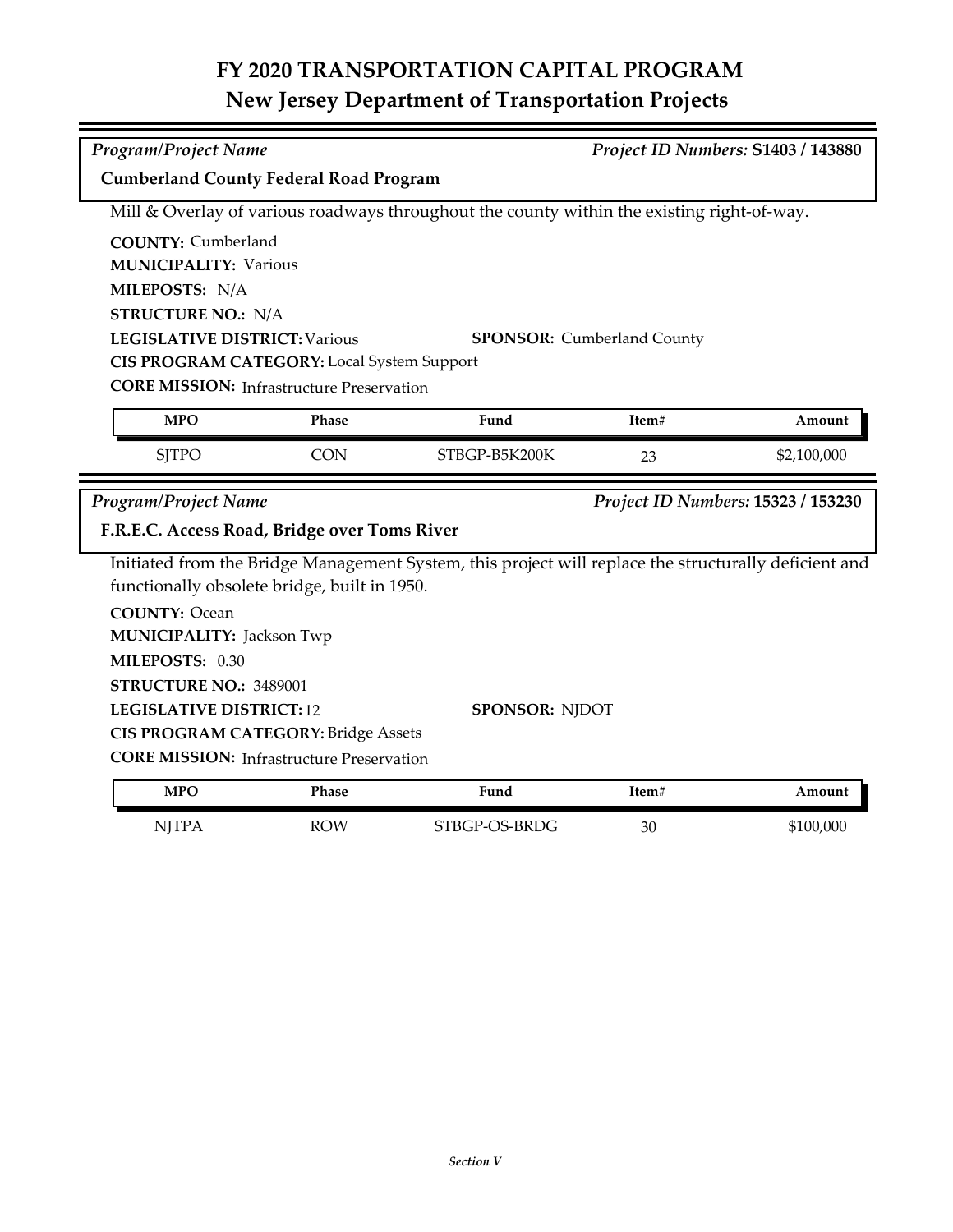### *Program/Project Name Project ID Numbers:* **D1807 / 183760**

### **Federal and Market Street Feeder Road Improvements**

This project provides operational improvements to Federal Street (County Route 537) and Market Street (County Route 537 Spur) located in Downtown Camden by converting the existing one-way traffic operation on both streets into two-way operation on both streets in the areas between Haddon Avenue and Delaware Avenue. Existing traffic signals will be replaced with new equipment and controllers. Dynamic Message Signs will also be installed. The interchange at Flanders Avenue and Federal Street, which provides access to and from Route 30, will be reconfigured to improve operations and safety. The current westbound Route 30 off-ramp will be realigned and reconstructed, and the westbound Route 30 on-ramp from Flanders Avenue will be moved approximately 500 feet west to the other side of Federal Street to provide safer and improved access to Route 30 westbound.

**COUNTY:** Camden **LEGISLATIVE DISTRICT:** 5 **MILEPOSTS:** N/A **STRUCTURE NO.:** N/A **MUNICIPALITY: Camden City CORE MISSION:** Mobility and Congestion Relief **SPONSOR:** Camden County **CIS PROGRAM CATEGORY:** Local System Support

| <b>MPO</b>   | Phase | Fund                                                                      | Item# | Amount      |
|--------------|-------|---------------------------------------------------------------------------|-------|-------------|
| <b>DVRPC</b> | ERC   | cт<br>$\Delta \text{ } \text{ } \text{ } \Gamma \text{ } \text{ } \Gamma$ | 181   | \$5,000,000 |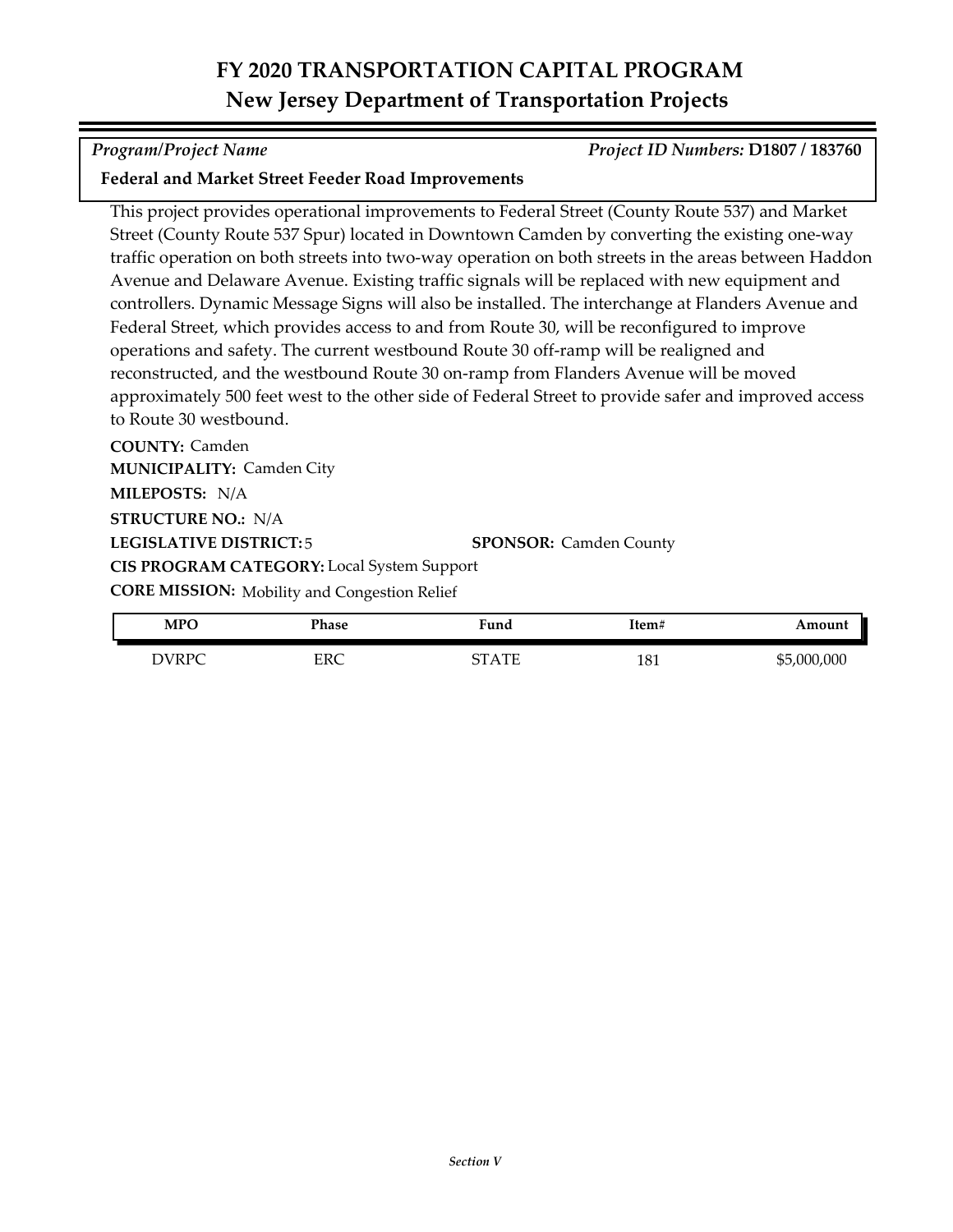#### *Program/Project Name Project ID Numbers:* **N1405**

#### **Garden State Parkway Interchange 83 Improvements**

Garden State Parkway Interchange 83 Improvements will address the missing interchange movement from the GSP southbound at Interchange 83. It proposes construction of an exit ramp that begins south of the Interchange 83 toll plaza and terminates at a signalized "T" intersection at CR571. In order to accommodate the additional traffic and to improve the operations of the intersection of US 9 and CR 571, improvements to the intersection are proposed. CR 571 will be widened east of the intersection to provide two through lanes in each direction and opposing dual left turn lanes. West of the interestion, CR 571 will be restriped to provide the same lane configuration requiring minor roadway widening.

**COUNTY:** Ocean

**MUNICIPALITY: Toms River Twp** 

**MILEPOSTS:** CR 571: 6.05-6.10 & GSP: 84.40-84.80

**STRUCTURE NO.:**

**LEGISLATIVE DISTRICT:** 10 **SPONSOR:** Ocean County

**CIS PROGRAM CATEGORY:** Local System Support

**CORE MISSION:** Infrastructure Preservation

| <b>MPO</b>   | Phase | Fund         | Item#    | Amount      |
|--------------|-------|--------------|----------|-------------|
| <b>NJTPA</b> | PЕ    | STBGP-NY/NWK | つつ<br>◡∠ | \$1,000,000 |

*Program/Project Name Project ID Numbers:* **D9807 / 950795**

#### **Gloucester County Bus Purchase**

In the DVRPC region, a combination of fixed route, subscription, and demand responsive transit services are provided in Gloucester County by the Gloucester Division of Transportation Services (DTS). All are independent community transportation services meeting a variety of needs of their residents. Trip purposes served by these community transit providers include employment, nonemergency medical, nutrition, personal business, and shopping trips. This project provides funds for purchasing new capital equipment, usually lift-equipped vehicles.

#### **COUNTY:** Gloucester

**MUNICIPALITY: Various** 

**MILEPOSTS:** N/A

**STRUCTURE NO.:** N/A

**LEGISLATIVE DISTRICT:** Various

**SPONSOR:** Gloucester County

**CIS PROGRAM CATEGORY:** Local System Support

**CORE MISSION: Infrastructure Preservation** 

| <b>MPO</b>   | Phase          | ∀und | Item#     | Amount    |
|--------------|----------------|------|-----------|-----------|
| <b>DVRPC</b> | ωv.<br>ヽ<br>U٠ | CMAÇ | n n<br>၁၁ | \$238,000 |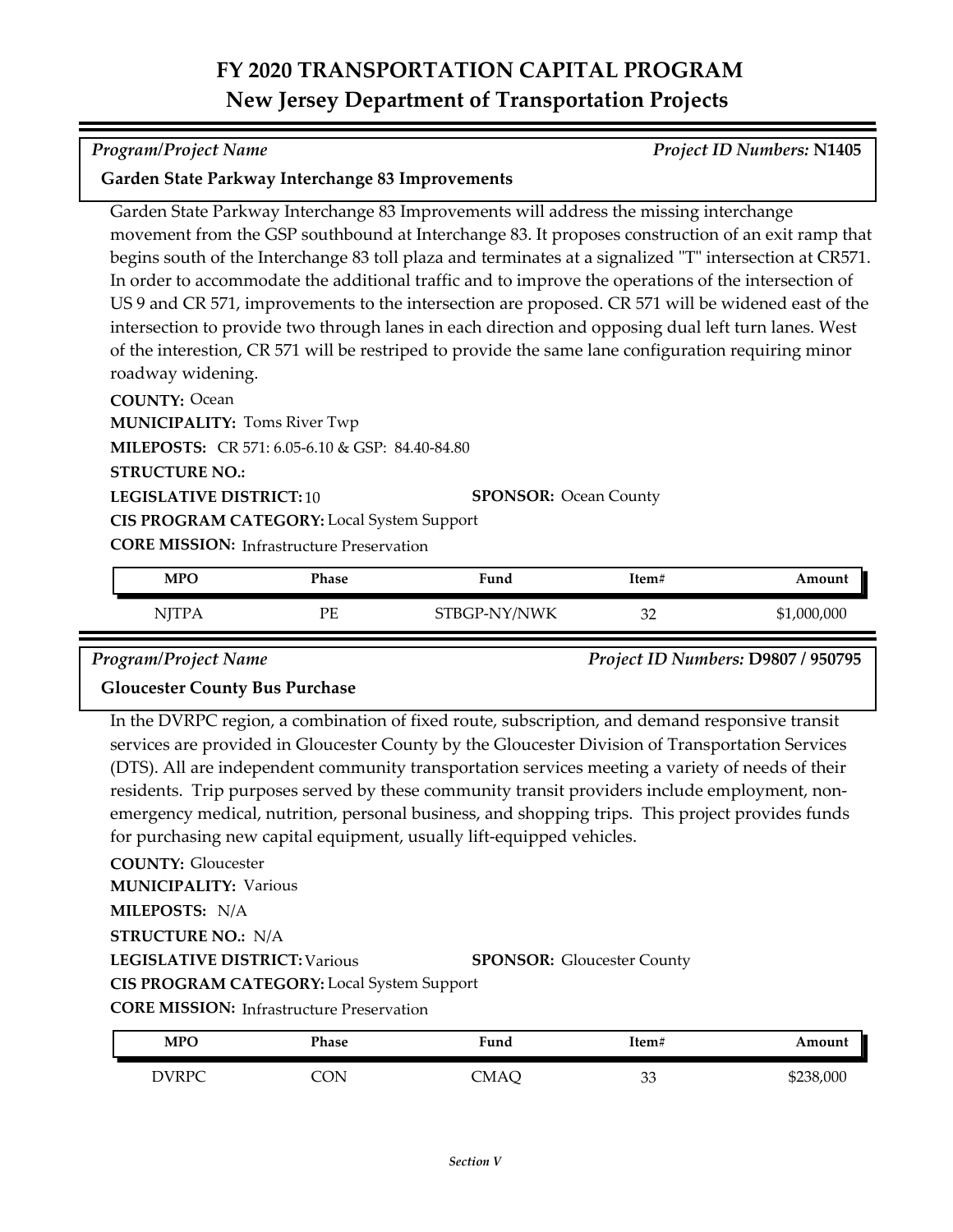Initiated by the Bridge Management System, this project will replace the orphan bridge, built in 1918. Pavement work will be included to mill and resurface the immediate approaches, and to tie in

increased, in order to clear the CSXT railroad right-of-way, and will meet NJDOT minimum vertical

with the new bridge's approach slabs. Minor widening will be required to transition from the existing roadway cross-section to the new bridge's cross-section. The existing height will be

| $\mathbf{M}$ . The matrix $\mathbf{M}$ is the set of $\mathbf{M}$ in $\mathbf{M}$ |            |                                                                                                    |       |             |
|-----------------------------------------------------------------------------------|------------|----------------------------------------------------------------------------------------------------|-------|-------------|
| MILEPOSTS: 0.97                                                                   |            |                                                                                                    |       |             |
| STRUCTURE NO.: 1850166                                                            |            |                                                                                                    |       |             |
| <b>LEGISLATIVE DISTRICT: 16</b>                                                   |            | <b>SPONSOR: NJDOT</b>                                                                              |       |             |
| <b>CIS PROGRAM CATEGORY: Bridge Assets</b>                                        |            |                                                                                                    |       |             |
| <b>CORE MISSION: Infrastructure Preservation</b>                                  |            |                                                                                                    |       |             |
| <b>MPO</b>                                                                        | Phase      | Fund                                                                                               | Item# | Amount      |
| <b>NJTPA</b>                                                                      | <b>DES</b> | STBGP-OS-BRDG                                                                                      | 35    | \$1,100,000 |
| Hook Road (CR 551), Phase 3                                                       |            |                                                                                                    |       |             |
|                                                                                   |            | Mill and pave, sub-base repair, replace broken curb, striping, RPM's, guide rail upgrades, signage |       |             |
|                                                                                   |            | upgrades, drainage upgrades. County Road #551 is a major North-South connector road through        |       |             |
|                                                                                   |            | Salem County. The road is in a deteriorated condition and is in need of resurfacing.               |       |             |
| <b>COUNTY: Salem</b>                                                              |            |                                                                                                    |       |             |
| <b>MUNICIPALITY: Pennsville Twp</b>                                               |            |                                                                                                    |       |             |
| <b>MILEPOSTS: 0.00-2.16</b>                                                       |            |                                                                                                    |       |             |
| <b>STRUCTURE NO.: N/A</b>                                                         |            |                                                                                                    |       |             |
|                                                                                   |            |                                                                                                    |       |             |

**CORE MISSION: Infrastructure Preservation CIS PROGRAM CATEGORY:** Local System Support

| <b>MPO</b>   | Phase | Fund       | Item# | Amount      |
|--------------|-------|------------|-------|-------------|
| <b>SJTPC</b> | CON.  | STBGP-FLEX | 38    | \$1,500,000 |

*Program/Project Name Project ID Numbers:* **14416 / 144160**

# **Hamilton Road, Bridge over Conrail RR**

**COUNTY:** Somerset **MUNICIPALITY: Hillsborough Twp** under clearance. A sidewalk will be provided on the North side of the bridge.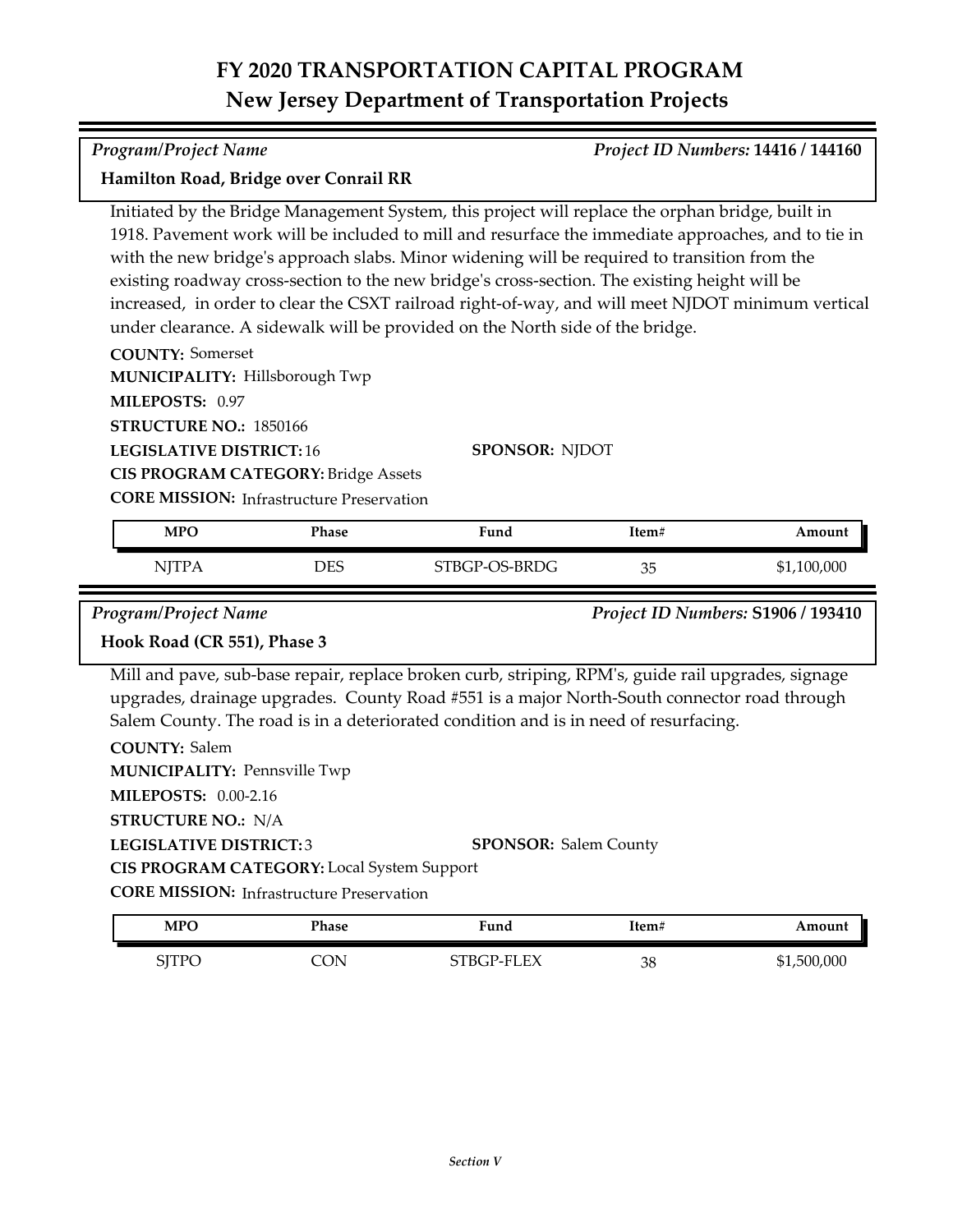*Program/Project Name Project ID Numbers:* **D1709 / 174000**

### **Kaighn Avenue (CR 607), Bridge over Cooper River (Roadway and Bridge Improvements)**

The project will make roadway improvements to Kaighn Ave. (CR 607) from Euclid St. to North Park Dr. (CR 628) and include complete bridge replacement of the Kaighn Ave. Bridge. These improvements will decrease travel time, alleviate flooding, reduce annual maintenance costs and provide for a multi-modal connection to The Circuit, Greater Philadelphia's Regional Trail Network.

Kaighn Avenue is a heavily traveled regionally significant corridor that transects the Parkside Neighborhood of Camden City and is prone to tidal flooding and plagued by road closings during regular rainfall and high tide events. Flooding is the result of a 40 year old hurricane event that breached a nearby earthen dam and subsequently allows the Cooper River to inundate a low lying area of Farnham Park which is directly adjacent to a 1/3 mile stretch of Kaighn Avenue. Road closing events due to flooding number between 15 – 18 times annually. In addition, the vertical alignment of Kaighn Avenue, as a result of topography, plays a role in the continued flooding. Over time high tides and regular rain fall have led to total washout, undermining the road structure and severe ice wedging. Non-motorized transportation challenges include the sidewalk and multiuse trail being in severe disrepair or continually washed out. This trail provides access to Farnham Park and The Circuit connecting users to Philadelphia and the regions trail.

**COUNTY:** Camden **LEGISLATIVE DISTRICT:** 5 **MILEPOSTS:** 0.12 - 0.5 **STRUCTURE NO.:** 043B006 **MUNICIPALITY: Camden City CORE MISSION:** Infrastructure Preservation **SPONSOR:** Camden County **CIS PROGRAM CATEGORY:** Local System Support

| MPC   | Phase | ∀und       | Item# | Amount      |
|-------|-------|------------|-------|-------------|
| DVRPC | CON.  | TBGP-PHILA | 42    | \$8,051,000 |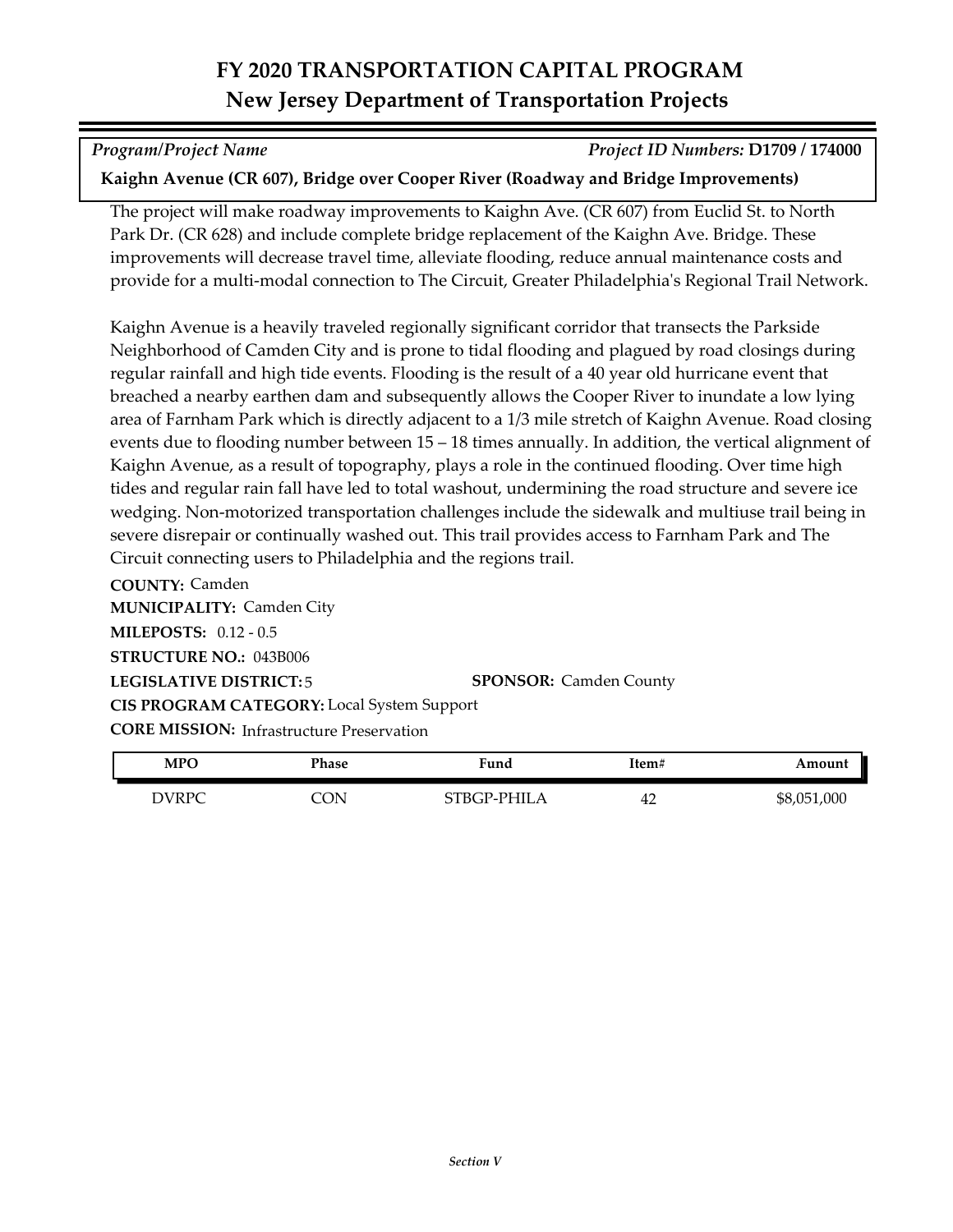*Program/Project Name Project ID Numbers:* **17339 / 173390**

### **Kapkowski Road - North Avenue East Improvement Project**

This project involves the traffic signal and roadway improvements to five existing antiquated signalized intersections to current MUTCD standards in the City of Elizabeth. The intersections include the following locations: North Avenue East / Dowd Avenue / Division Street; Intersection; Veterans Memorial Drive / Trumbull Street / Third Street Intersection; Division Street / Trumbull Street Intersection, and Underpass Road Lowering; Trumbull Street / Dowd Avenue Intersection; and North Avenue East / Kapkowski Road Intersection. This project is to improve visibility of motorists, reposition traffic and pedestrian signals to more appropriate locations by installing new traffic signal poles and mast arms, installing video detection and CCTV on the mast arms, upgrade pedestrian signals to count down type push button activation, upgrade the signals to Light Emitting Diodes (LED), replace the existing traffic signal controllers and cabinets, install public sidewalk curb ramps with detectable warning surfaces where possible, add mast-arm mounted LED street name signs, replace the existing regulatory signs with signs conforming to the MUTCD Manual, improve drainage, curbing, sidewalks, roadway subbase, repaving, and restripe the crosswalks, stop bars and roadway center lines. The project also includes the lowering of the roadway under the Central Railroad bridge at the Division Street / Trumbull Street intersection to allow for a 14'-6" clearance. The current clearance is 12'-6". The improved clearance will eliminate a bottleneck and allow trucks to safely navigate this important area and avoid detours into residential neighborhoods. The underpass has a history of being struck by trucks.

The following federal appropriations were allocated to this project: DEMO ID# NJ272, DEMO ID# NJ200, DEMO ID# NJ258.

**COUNTY:** Union **LEGISLATIVE DISTRICT:** 20 **MILEPOSTS:** N/A **STRUCTURE NO.:** N/A **MUNICIPALITY: Elizabeth City CORE MISSION: Infrastructure Preservation SPONSOR:** NJDOT **CIS PROGRAM CATEGORY:** Local System Support

| <b>MPO</b>                                   | Phase | Fund | Item# | Amount    |
|----------------------------------------------|-------|------|-------|-----------|
| <b>ITTD.</b><br>$\mathbf{v}$<br><b>TT 17</b> | ىت    | DEMC | 40    | \$510,000 |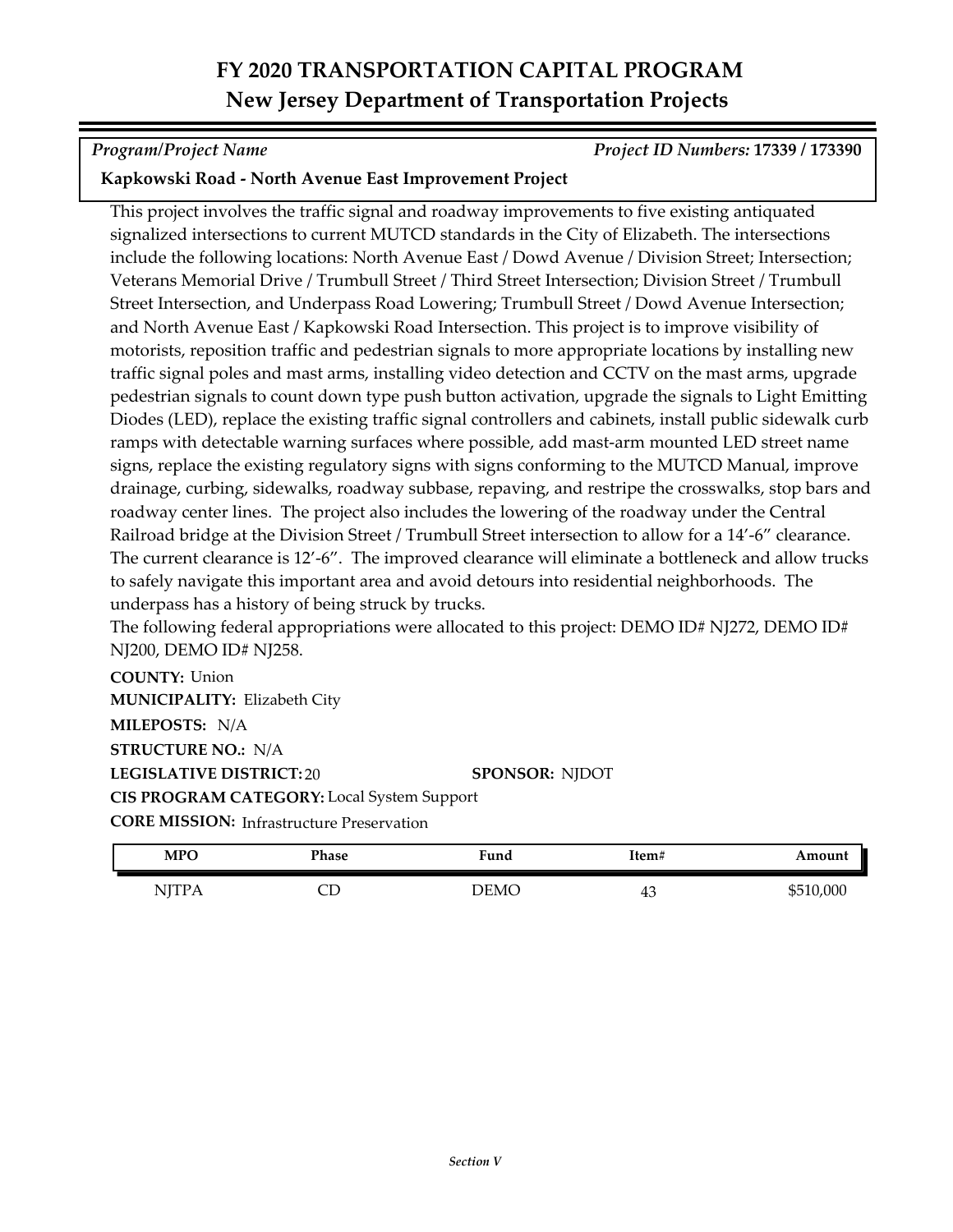#### *Program/Project Name Project ID Numbers:* **S1713 / 173730**

#### **Landis Avenue, Mill Road to Rt 55**

This project provides for milling and resurfacing of the roadway within the existing right of way in addition to removal and replacement of concrete items and rehabilitations of the existing storm sewer infrastructure as needed.

**COUNTY:** Cumberland

**MUNICIPALITY: Vineland City** 

**MILEPOSTS:** 7.69 - 8.21

**STRUCTURE NO.:** N/A

**LEGISLATIVE DISTRICT:** 1

**CIS PROGRAM CATEGORY:** Local System Support

**CORE MISSION:** Infrastructure Preservation

| <b>MPO</b>   | Phase | Fund          | Item# | Amount      |
|--------------|-------|---------------|-------|-------------|
| <b>SITPC</b> | JN    | STBGP-B5K200K | 44    | \$1,295,000 |

**SPONSOR:** Vineland City

*Program/Project Name Project ID Numbers:* **S1901 / 193360**

**Landis Avenue, Phase 0, Main Road to Myrtle Street**

This project includes the milling and paving of Landis Avenue as well as upgrading of drainage facilities, removal and replacement of concrete curb, gutter and sidewalk as needed. Landis Avenue pavement is in poor condition as evidenced by extensive cracking. Portions of the drainage facilities were constructed using outdated and currently failing materials and are in need of upgrades.

**COUNTY:** Cumberland **LEGISLATIVE DISTRICT:** 1 **MILEPOSTS:** 1.51-2.35 **STRUCTURE NO.:** N/A **MUNICIPALITY: Vineland City SPONSOR:** Vineland City **CIS PROGRAM CATEGORY:** Local System Support

**CORE MISSION: Infrastructure Preservation** 

| <b>MPO</b>   | Phase | ∵und                                           | Item# | Amount    |
|--------------|-------|------------------------------------------------|-------|-----------|
| <b>SITPC</b> | DES   | `P-B5K200K<br>$^\circ\mathrm{TBGr}$ - $_\circ$ | 45    | \$100,000 |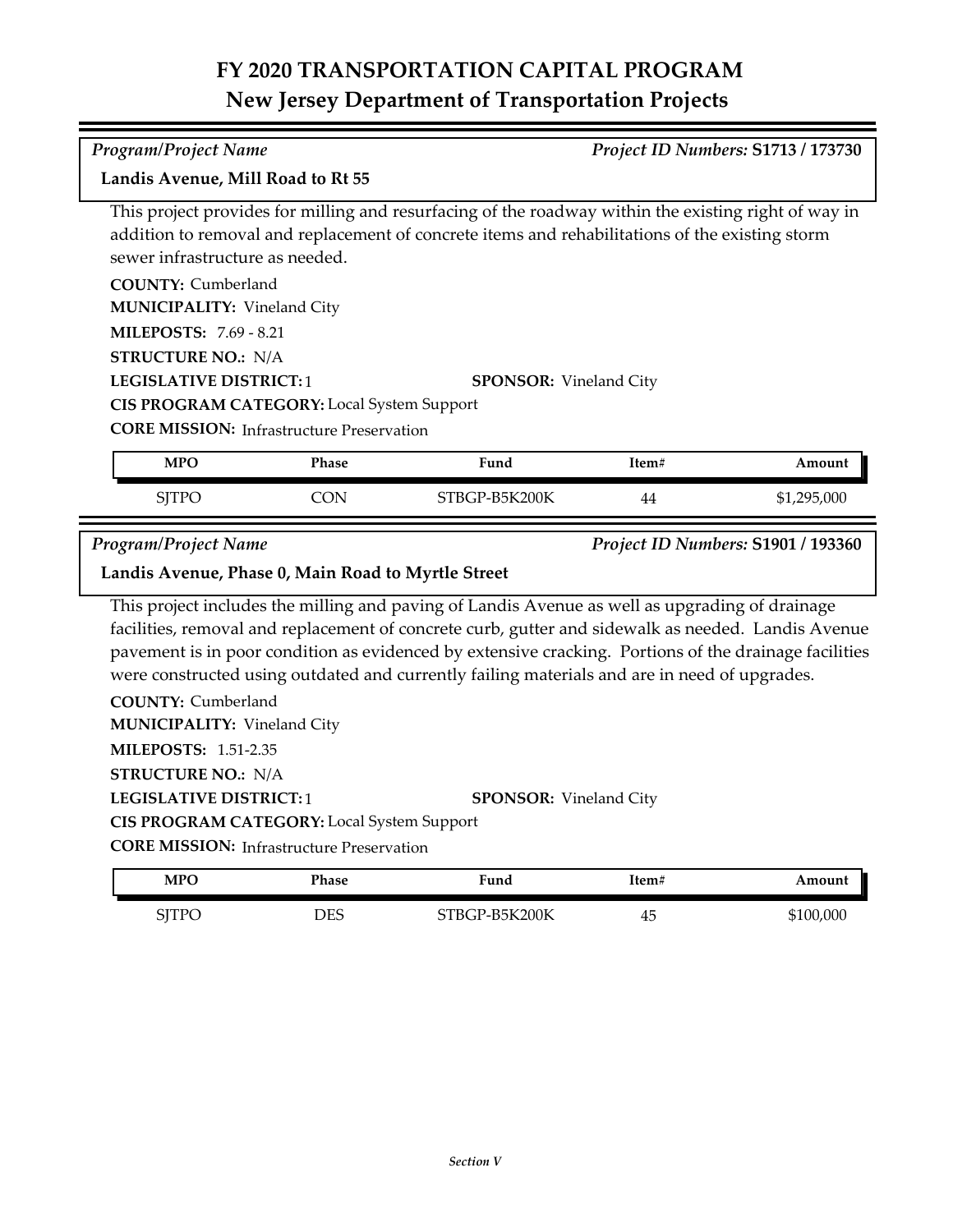| <b>Program/Project Name</b> | Project ID Numbers: D1710 / 173920 |
|-----------------------------|------------------------------------|

#### **Lincoln Ave/Chambers Street (CR 626), Bridge over Amtrak & Assunpink Creek**

Project will replace the Lincoln Avenue Bridge over Amtrak Northeast Corridor (NEC) rail line, an inactive rail yard, and Assunpink Creek. Proposed Improvements include the following listed: 1. Complete replacement of the structure to extend the life of the bridge, correct deficiencies, and meet current design requirements;

2. The structure will be replaced with steel multi-girders (structure depth of 51" and maximum girder spacing of 7');

3. The vertical profile and pier locations will be revised to provide the required horizontal and vertical clearance over the railroad tracks;

4. Standard 12-foot wide lanes, 8-foot wide shoulders, which can be used by bicyclists and as a standard bicycle lane, and 6-foot wide sidewalks for pedestrians on structure;

5. Architectural treatments, such as stone facing, veneer or form liners; galvanized and powder coated steel; aesthetic parapet or railing treatments; colored concrete; decorative lighting; etc. are also being considered.

No roadway widening is proposed. Easement agreements will be required for work that is performed outside of the existing right-of-way, such as grading and sidewalk repairs necessary to meet ADA compliance. Lincoln Avenue serves as an important connector across the aforementioned physical barriers and is the first crossing outside of the central business district of Trenton City. The structure, which was built in 1931 and reconstructed in 1965, was rated 'serious', or 3 on a 0 to 9 scale, with 9 being excellent condition and 0 being failed condition/closed facility. Despite its rating of 3, the bridge is still safe for travel. The rating is primarily due to the condition of the superstructure, which suffers from severely rusted steel throughout and large areas of spalled and delaminated concrete on the deck. The County performed short-term fixes on the structure including lighting, deck repairs and an asphalt overlay until the structure could be replaced.

**COUNTY:** Mercer

**MUNICIPALITY: Trenton City** 

**MILEPOSTS:** 0.0-0.12

**STRUCTURE NO.:** 1100055

**LEGISLATIVE DISTRICT:** 15

**SPONSOR:** Mercer County

**CIS PROGRAM CATEGORY:** Local System Support

**CORE MISSION:** Infrastructure Preservation

| MPO   | Phase | Fund          | Item# | Amount      |
|-------|-------|---------------|-------|-------------|
| DVRPC | DES   | STBGP-TRENTON | 46    | \$2,500,000 |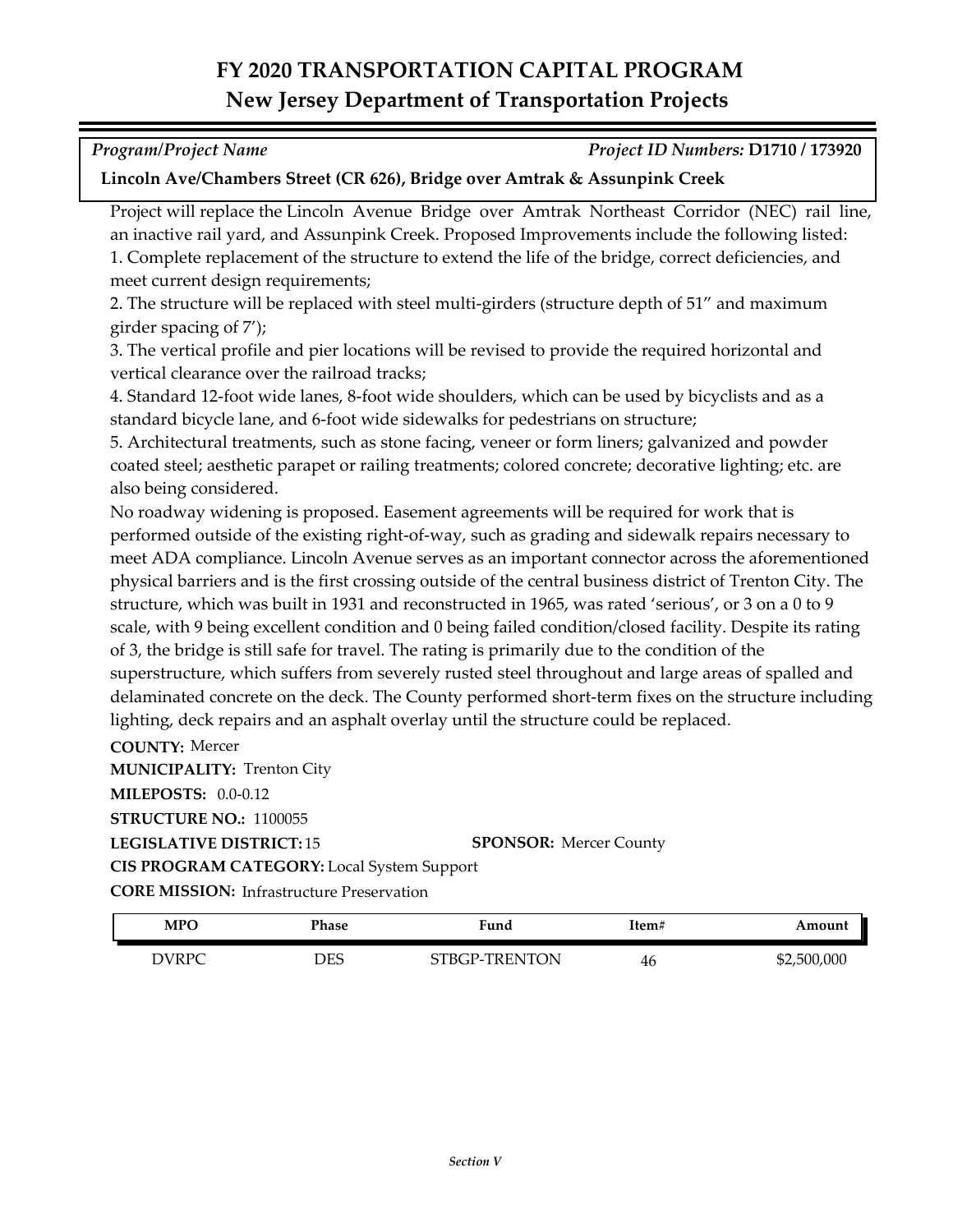| Program/Project Name                       |                                                                                                                                                                                                                                                                                                                                                                                                                             |                                                                                                   | Project ID Numbers: 98546 / 985460 |                                  |  |  |  |
|--------------------------------------------|-----------------------------------------------------------------------------------------------------------------------------------------------------------------------------------------------------------------------------------------------------------------------------------------------------------------------------------------------------------------------------------------------------------------------------|---------------------------------------------------------------------------------------------------|------------------------------------|----------------------------------|--|--|--|
| Market Street/Essex Street/Rochelle Avenue |                                                                                                                                                                                                                                                                                                                                                                                                                             |                                                                                                   |                                    |                                  |  |  |  |
| intersection.                              | Bergen County will be undertaking roadway improvements at the intersection of Market Street,<br>Essex Street, Rochelle Avenue, and Main Street in the Borough of Lodi, and the Townships of<br>Rochelle Park and Saddle Brook. The project will also include the replacement of the Market Street<br>Bridge over the Saddle River. This project will improve safety and traffic operations at this<br><b>COUNTY: Bergen</b> |                                                                                                   |                                    |                                  |  |  |  |
|                                            |                                                                                                                                                                                                                                                                                                                                                                                                                             |                                                                                                   |                                    |                                  |  |  |  |
| MILEPOSTS: N/A                             | MUNICIPALITY: Maywood Boro, Lodi Boro                                                                                                                                                                                                                                                                                                                                                                                       |                                                                                                   |                                    |                                  |  |  |  |
| <b>STRUCTURE NO.: Bergen 31-A</b>          |                                                                                                                                                                                                                                                                                                                                                                                                                             |                                                                                                   |                                    |                                  |  |  |  |
| <b>LEGISLATIVE DISTRICT:38</b>             |                                                                                                                                                                                                                                                                                                                                                                                                                             | <b>SPONSOR: Bergen County</b>                                                                     |                                    |                                  |  |  |  |
|                                            | CIS PROGRAM CATEGORY: Local System Support                                                                                                                                                                                                                                                                                                                                                                                  |                                                                                                   |                                    |                                  |  |  |  |
| <b>CORE MISSION: Safety</b>                |                                                                                                                                                                                                                                                                                                                                                                                                                             |                                                                                                   |                                    |                                  |  |  |  |
| <b>MPO</b>                                 | Phase                                                                                                                                                                                                                                                                                                                                                                                                                       | Fund                                                                                              | Item#                              | Amount                           |  |  |  |
|                                            |                                                                                                                                                                                                                                                                                                                                                                                                                             |                                                                                                   |                                    |                                  |  |  |  |
| <b>NJTPA</b>                               | <b>DES</b>                                                                                                                                                                                                                                                                                                                                                                                                                  | <b>DEMO</b>                                                                                       | 50                                 | \$1,000,000                      |  |  |  |
| Program/Project Name                       |                                                                                                                                                                                                                                                                                                                                                                                                                             |                                                                                                   |                                    | <b>Project ID Numbers: D1011</b> |  |  |  |
| <b>Mercer County Bus Purchase</b>          |                                                                                                                                                                                                                                                                                                                                                                                                                             |                                                                                                   |                                    |                                  |  |  |  |
| programs in Mercer County.                 |                                                                                                                                                                                                                                                                                                                                                                                                                             | This program will provide for the purchase of buses and bus equipment for transportation services |                                    |                                  |  |  |  |
| <b>COUNTY: Mercer</b>                      |                                                                                                                                                                                                                                                                                                                                                                                                                             |                                                                                                   |                                    |                                  |  |  |  |
| <b>MUNICIPALITY: Various</b>               |                                                                                                                                                                                                                                                                                                                                                                                                                             |                                                                                                   |                                    |                                  |  |  |  |
| MILEPOSTS: 0                               |                                                                                                                                                                                                                                                                                                                                                                                                                             |                                                                                                   |                                    |                                  |  |  |  |
| <b>STRUCTURE NO.: N/A</b>                  |                                                                                                                                                                                                                                                                                                                                                                                                                             |                                                                                                   |                                    |                                  |  |  |  |
| <b>LEGISLATIVE DISTRICT: Various</b>       |                                                                                                                                                                                                                                                                                                                                                                                                                             | <b>SPONSOR: Mercer County</b>                                                                     |                                    |                                  |  |  |  |
|                                            | CIS PROGRAM CATEGORY: Local System Support                                                                                                                                                                                                                                                                                                                                                                                  |                                                                                                   |                                    |                                  |  |  |  |
|                                            | <b>CORE MISSION: Infrastructure Preservation</b>                                                                                                                                                                                                                                                                                                                                                                            |                                                                                                   |                                    |                                  |  |  |  |

DVRPC EC CMAQ 51 \$756,000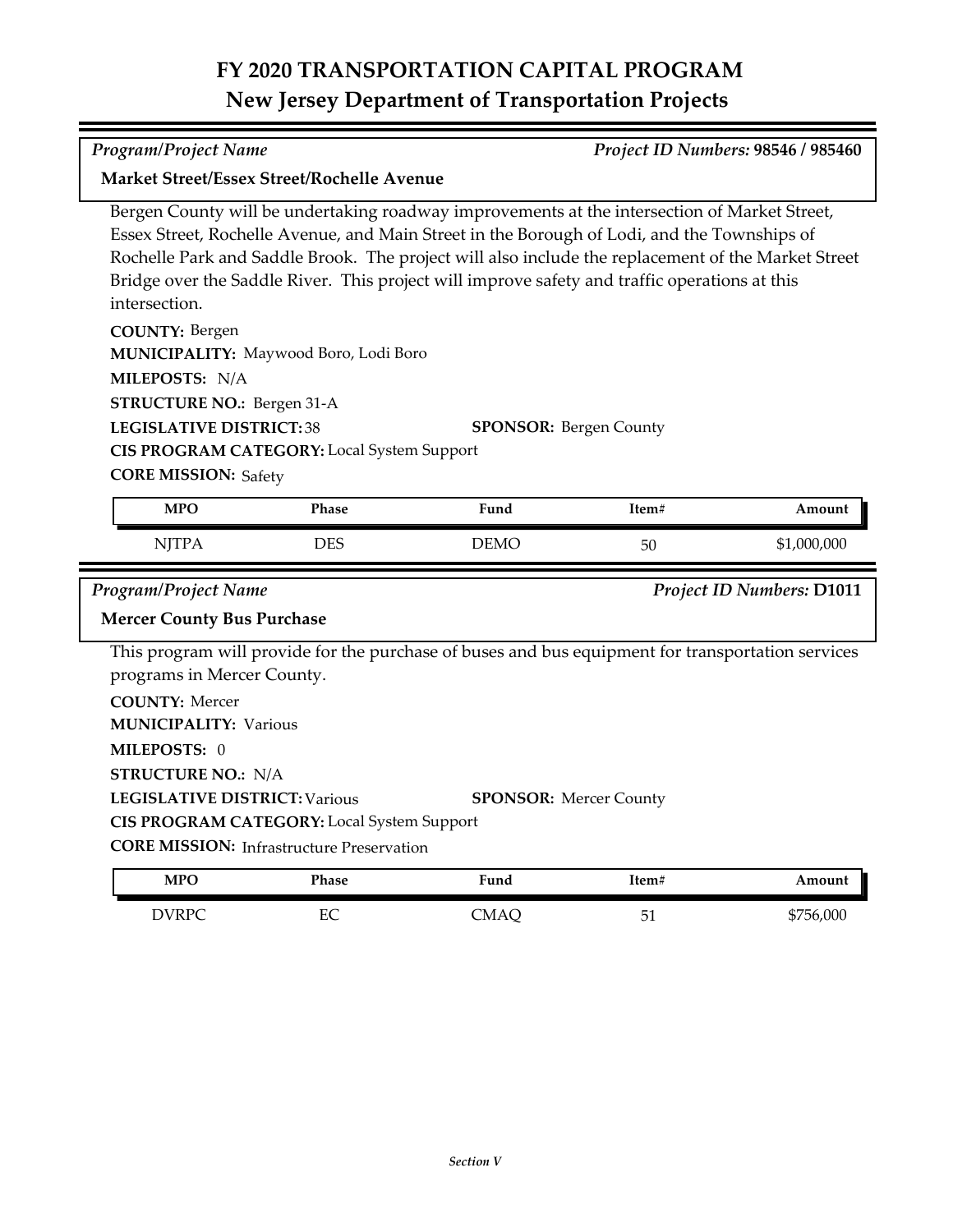*Program/Project Name Project ID Numbers:* **NS9306 / 950607**

This project is comprised of the rehabilitation or replacement of three existing deficient bridges, which carry Brielle Road over Glimmer Glass Creek and Green Avenue over Debbie's Creek. Due to

| its three-component perpendicular configuration, the project site is locally known as "Three        |                                 |  |  |
|-----------------------------------------------------------------------------------------------------|---------------------------------|--|--|
| Bridges." All three structures, whether movable or fixed, will be rehabilitated or replaced in-kind |                                 |  |  |
| with bridges meeting current design standards and thus improve roadway geometrics.                  |                                 |  |  |
| <b>COUNTY: Monmouth</b>                                                                             |                                 |  |  |
| <b>MUNICIPALITY: Brielle Boro, Manasquan Boro</b>                                                   |                                 |  |  |
| MILEPOSTS: N/A                                                                                      |                                 |  |  |
| <b>STRUCTURE NO.: 13000W7</b>                                                                       |                                 |  |  |
| <b>LEGISLATIVE DISTRICT: 30</b>                                                                     | <b>SPONSOR:</b> Monmouth County |  |  |
| <b>CIS PROGRAM CATEGORY:</b> Local System Support                                                   |                                 |  |  |

**Monmouth County Bridges W7, W8, W9 over Glimmer Glass and Debbie's Creek**

**CORE MISSION: Infrastructure Preservation** 

| <b>MPO</b>   | Phase | Fund         | Item# | Amount      |
|--------------|-------|--------------|-------|-------------|
| <b>NJTPA</b> | DES   | STBGP-NY/NWK | 54    | \$4,000,000 |

*Program/Project Name Project ID Numbers:* **D1914 / 193770**

**Mount. Ephraim Avenue Safety Improvements, Ferry Avenue (CR 603) to Haddon Avenue (CR 561)**

The goal of the HSIP funded study is to recommend preferred alternatives that will significantly improve the safety for all modes of travel within the project's study area, with special attention given to vulnerable users: pedestrians and bicyclists. Funding for this project was made available through Delaware Valley Regional Planning Commission's (DVRPC) FY 2016 Local Capital Project Delivery (LCPD) Program for Camden County. This study will comply with the Federal Highway Administration's Highway Safety Improvement Program (HSIP), from which one of the project deliverables will include a Highway Safety Manual (HSM) analysis completed to the specifications of NJDOT's Bureau of Transportation Data and Safety.

**COUNTY:** Camden **LEGISLATIVE DISTRICT:** 5 **MILEPOSTS: STRUCTURE NO.:** N/A **MUNICIPALITY: City of Camden CORE MISSION: Safety SPONSOR:** Camden County **CIS PROGRAM CATEGORY:** safety management

| <b>MPO</b>         | Phase | Fund               | Item# | Amount      |
|--------------------|-------|--------------------|-------|-------------|
| <b>DIVRPC</b><br>W | PЕ    | <b>STBGP-PHILA</b> | 56    | \$1,721,000 |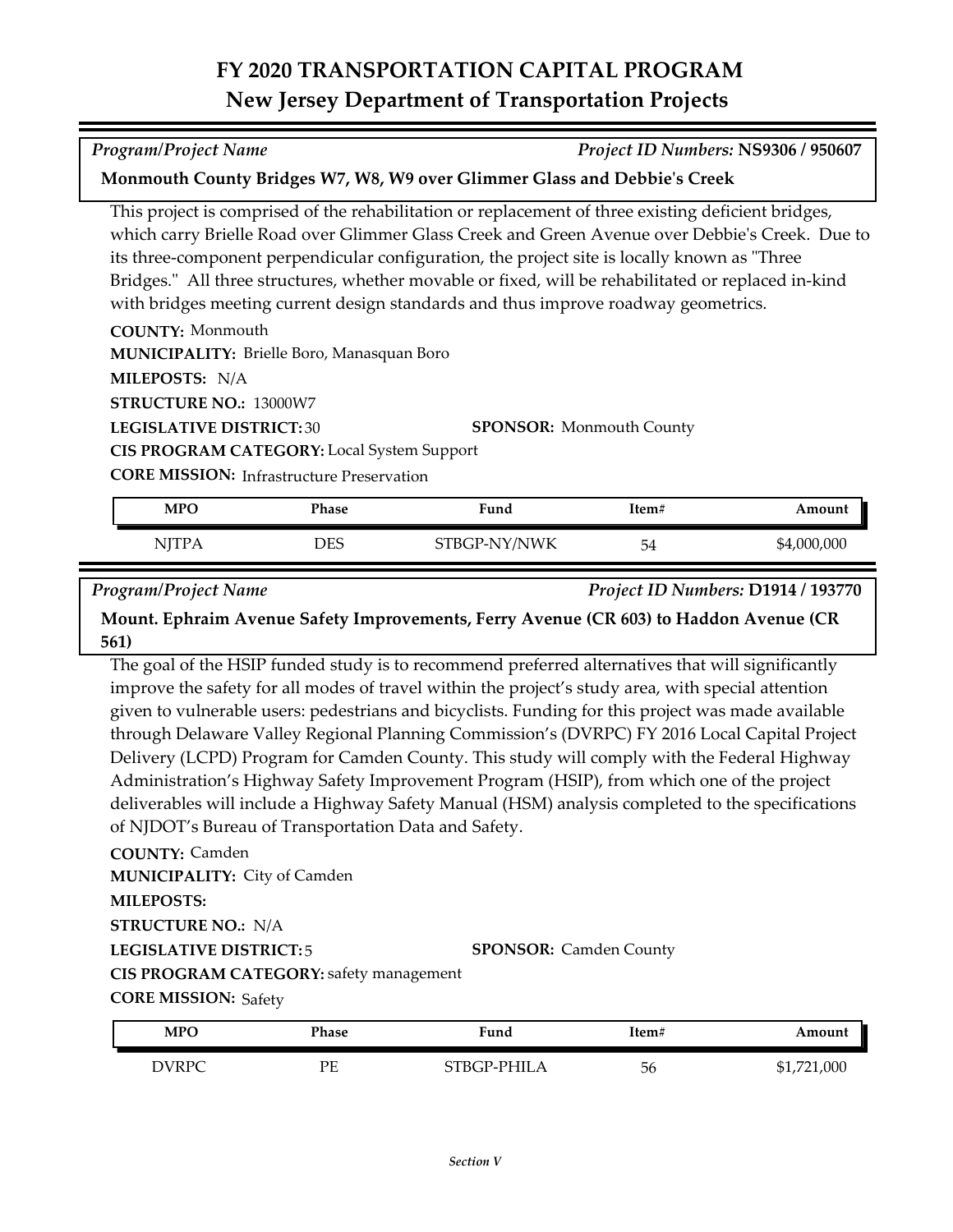### *Program/Project Name Project ID Numbers:* **D1601 / 163170**

### **New Jersey Regional Signal Retiming Initiative**

This project reduces congestion and improves air quality by optimizing progression on signalized 500 and 600 routes in DVRPC's New Jersey counties. These improvements are designed to enhance mobility and promote integrated corridor management strategies. Corridors will be selected by representatives of DVRPC member governments, DVRPC, and NJDOT, with reference to the current Regional Transportation Operations Master Plan and other appropriate data. After obtaining supportive MOUs from signal owner-operators along a selected corridor, signal timing plans will be developed and implemented by consultants to DVRPC for peak hour, off-peak, weekend, event, and emergency operations, as appropriate. After implementation, signal system owner-operators will be responsible for maintaining the timing plan and implementing related physical improvements, if recommended

**COUNTY:** Burlington, Camden, Gloucester, Mercer **LEGISLATIVE DISTRICT:** Various **MILEPOSTS:** N/A **STRUCTURE NO.:** N/A **MUNICIPALITY: Various CORE MISSION:** Mobility and Congestion Relief **SPONSOR:** DVRPC **CIS PROGRAM CATEGORY: Congestion Relief** 

| <b>MPO</b> | Phase | <b>Fund</b> | Item#    | Amount    |
|------------|-------|-------------|----------|-----------|
| DVRPC      | PLS   | CMAÇ        | 57<br>ىر | \$350,000 |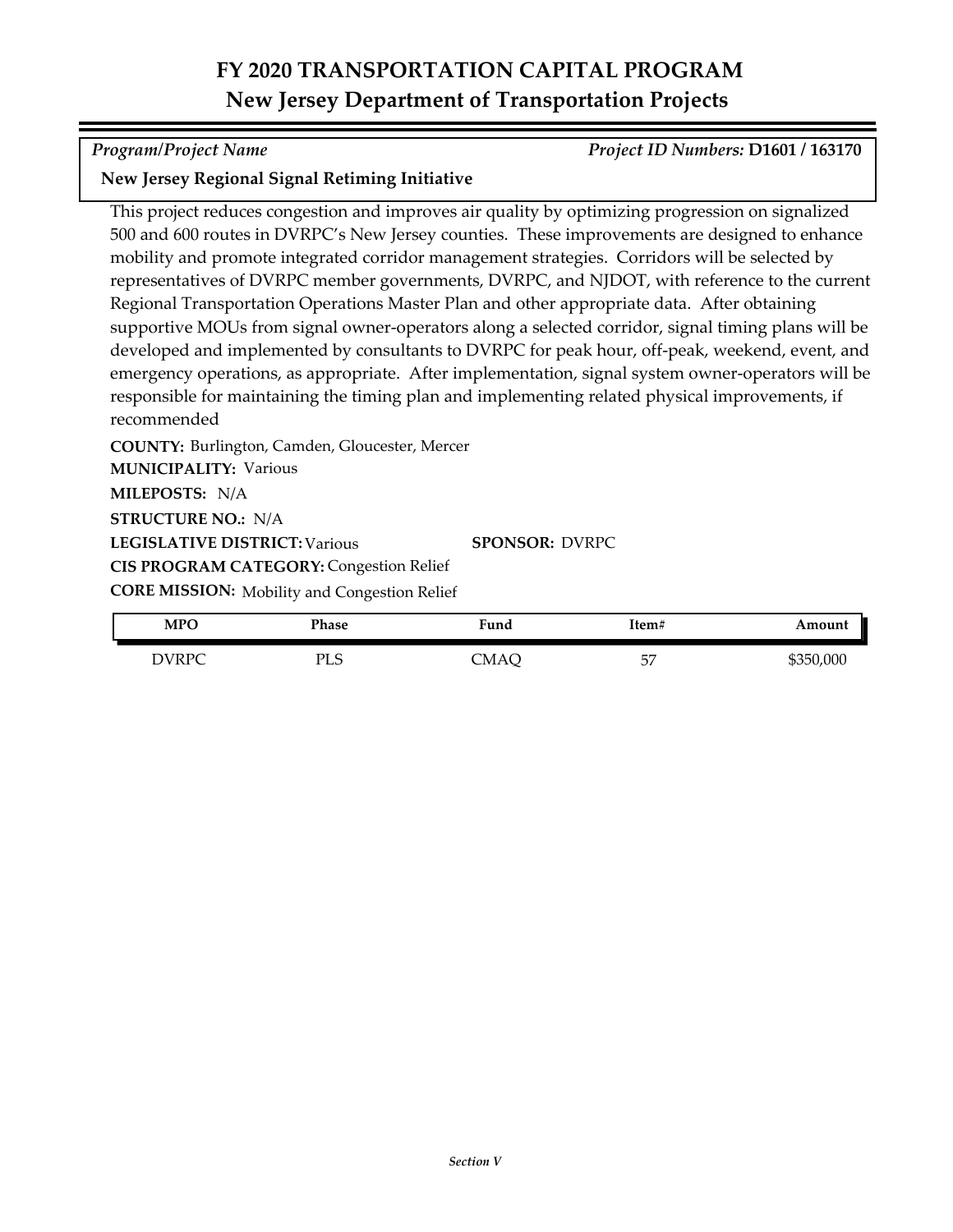### *Program/Project Name Project ID Numbers:* **N1808 / 183560**

### **Newark Broad Street Traffic Signal Optimization**

This project will upgrade traffic signals at intersections along Broad Street Newark from standard fixed time traffic signals to adaptive traffic signal technology with wireless connectivity capabilities. When completed, the adaptive traffic signals will use real-time traffic information to process traffic (deciding when and how long signals should be red or green). Also, during periods of high congestion, the adaptive signals will allow the system to distribute green time in a way that is more equitable resulting in significant reduction in congestion and emissions which will help the environment. The project will include a total of 30 intersections and will be implemented through systematic intersection upgrades throughout the corridor to have as minimal impact as possible to traffic flow. This project is funded with DEMO Repurposing funds from DEMO #NJ169 (Riverbank Park Bike Trail, Kearny) in the amount of \$1,678,233.00.

**COUNTY:** Essex **LEGISLATIVE DISTRICT:** 28, 29 **MILEPOSTS:** 0.19-2.38 **STRUCTURE NO.:** N/A **MUNICIPALITY: Newark City CORE MISSION:** Mobility and Congestion Relief **SPONSOR:** City of Newark **CIS PROGRAM CATEGORY:** Local System Support

| <b>MPO</b>                | Phase | Fund   | Item# | Amount      |
|---------------------------|-------|--------|-------|-------------|
| <b>NITPA</b><br>1 T T T T | CON   | DEMO-R | 59    | \$1,678,000 |

*Program/Project Name Project ID Numbers:* **NS9803 / 058018**

### **NY Susquehanna and Western Rail Line Bicycle/Pedestrian Path**

The 4.8 mile New York, Susquehanna, and Western Railway (NYS&W) Bicycle and Pedestrian Path runs along the NYS&W Right-of-Way (ROW) from River Drive, Pequannock Township (Morris County) to the Mountain View rail station in Wayne Township (Passaic County).

**COUNTY:** Morris, Passaic

**MILEPOSTS:** N/A **STRUCTURE NO.:** N/A **MUNICIPALITY: Pequannock Twp, Wayne Twp** 

**CIS PROGRAM CATEGORY:** Safety Management

**LEGISLATIVE DISTRICT:** 40

**SPONSOR:** Morris County

**CORE MISSION: Safety** 

| MPO          | Phase | Fund         | Item# | Amount       |
|--------------|-------|--------------|-------|--------------|
| <b>NJTPA</b> | CON.  | STBGP-NY/NWK | 61    | \$15,000,000 |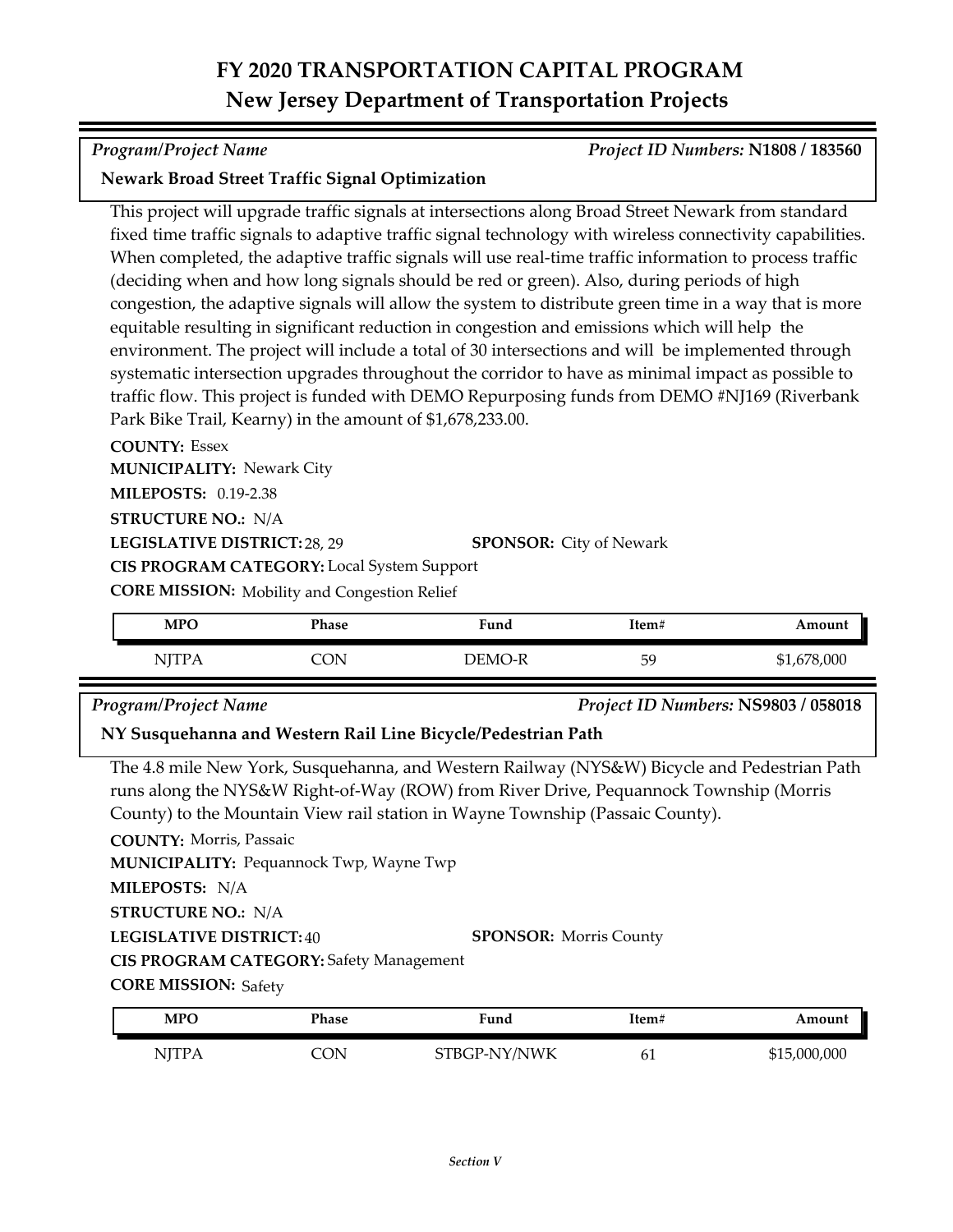#### *Program/Project Name Project ID Numbers:* **NS9802 / 058019**

## **Openaki Road Bridge**

Openaki Road bridge over the Den Brook in Denville Township was built in 1924 and is now structurally deficient and functionally obsolete despite efforts by the county to save the structure. The existing bridge is a single-span thru truss with a wood plank deck. The bridge has narrow roadway width and low inventory and operating ratings. The county plans to widen the roadway to 32' consisting of high-strength weathering steel stringers with a composite reinforced concrete deck slab.

**COUNTY:** Morris

**MUNICIPALITY: Denville Twp** 

**MILEPOSTS:** N/A

**STRUCTURE NO.:** 1400779

**LEGISLATIVE DISTRICT:** 25

**SPONSOR:** Morris County

**CIS PROGRAM CATEGORY:** Local System Support

**CORE MISSION:** Infrastructure Preservation

| MPO                  | Phase | Fund               | Item# | Amount      |
|----------------------|-------|--------------------|-------|-------------|
| NITPA<br><b>TTTT</b> | DES   | -NY/NWK<br>STBGP-1 | 62    | \$1,000,000 |

*Program/Project Name Project ID Numbers:* **D0407 / 048014**

### **Ozone Action Program in New Jersey**

Through use of public service announcements, promotional items and events, Ozone Action strives to improve the region's air quality by encouraging the use of mobility alternatives that will reduce congestion, warning individuals in advance of "Ozone Action Days," and public education about ozone and actions that will reduce contributions to regional emissions.

**COUNTY:** Various **LEGISLATIVE DISTRICT:** Various **MILEPOSTS:** N/A **STRUCTURE NO.:** N/A **MUNICIPALITY: Various CORE MISSION:** Mobility and Congestion Relief **SPONSOR:** DVRPC **CIS PROGRAM CATEGORY: Congestion Relief** 

| <b>MPO</b>   | Phase | Fund | Item# | Amount   |
|--------------|-------|------|-------|----------|
| <b>DVRPC</b> | EС    | CMAO | 63    | \$40,000 |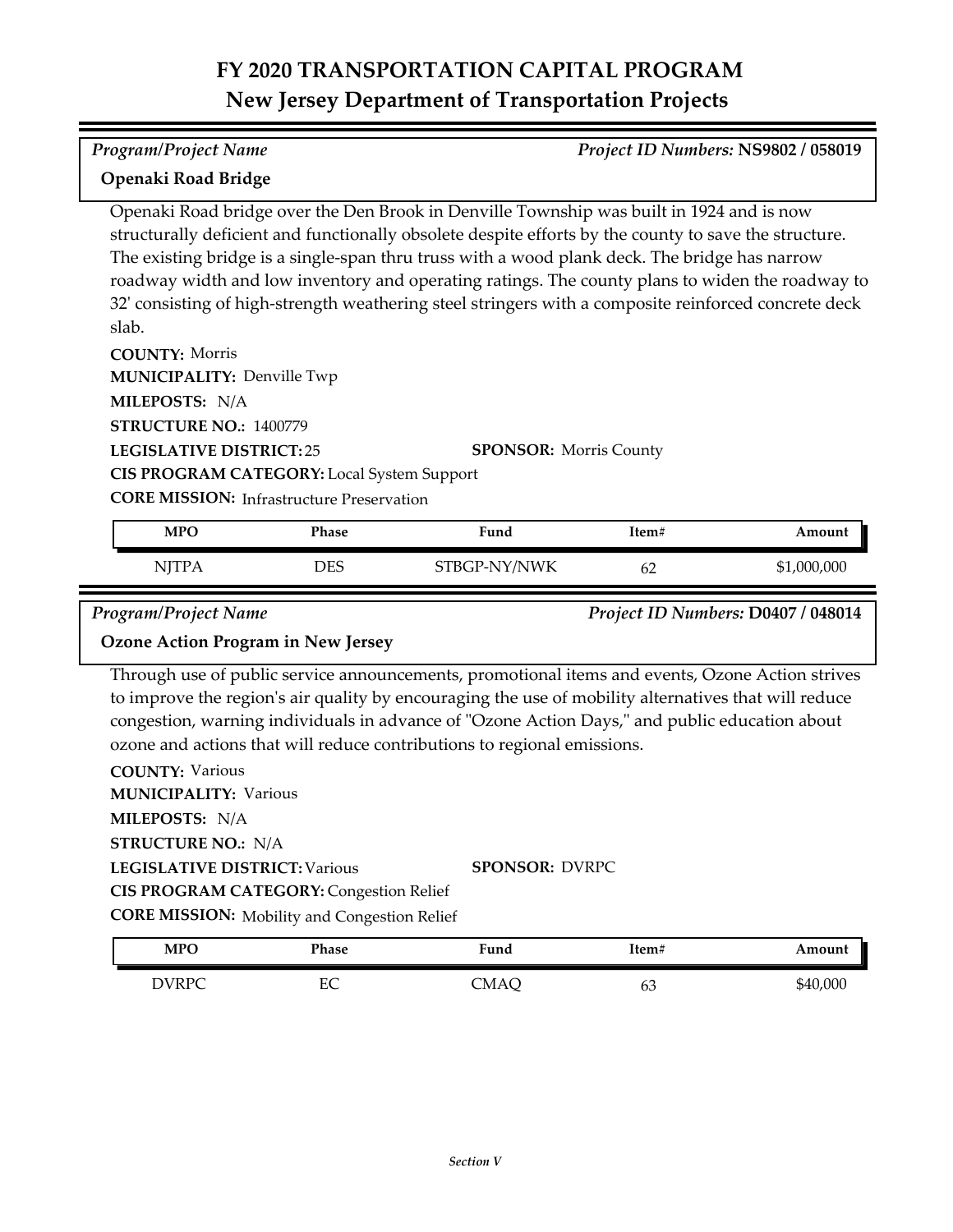### *Program/Project Name Project ID Numbers:* **S1711 / 173710**

### **Pacific Avenue (CR 621), Fish Dock Road to Rambler Road**

The project consists of milling and resurfacing 1.70 mile section of County Road No. 621. Cross slopes of the asphalt pavement will be made compliant with AAHSTO standards. The curb ramps at each intersection with sidewalks will be brought into compliance with ADA requirements. The traffic signals within the limits of the project will also brought into compliance with ADA and MUTCD requirements. Long life pavement stripes and markings will be installed upon completion of the paving. Additional stormwater drainage facilities will be provided to reduce the spread of ponding water in the gutter. Stormwater management and bicycle compliant grates and frames will be installed on existing catch basins.

**COUNTY:** Cape May **LEGISLATIVE DISTRICT:** 1 **MILEPOSTS:** 2.36-4.06 **STRUCTURE NO.:** N/A **MUNICIPALITY: Lower Twp, Wildwood Crest Boro CORE MISSION:** Infrastructure Preservation **SPONSOR:** Cape May County **CIS PROGRAM CATEGORY:** Local System Support

| <b>MPO</b> | Phase | Fund          | Item# | Amount      |
|------------|-------|---------------|-------|-------------|
| SJTPO      | `ON   | STBGP-B5K200K | 64    | \$2,148,000 |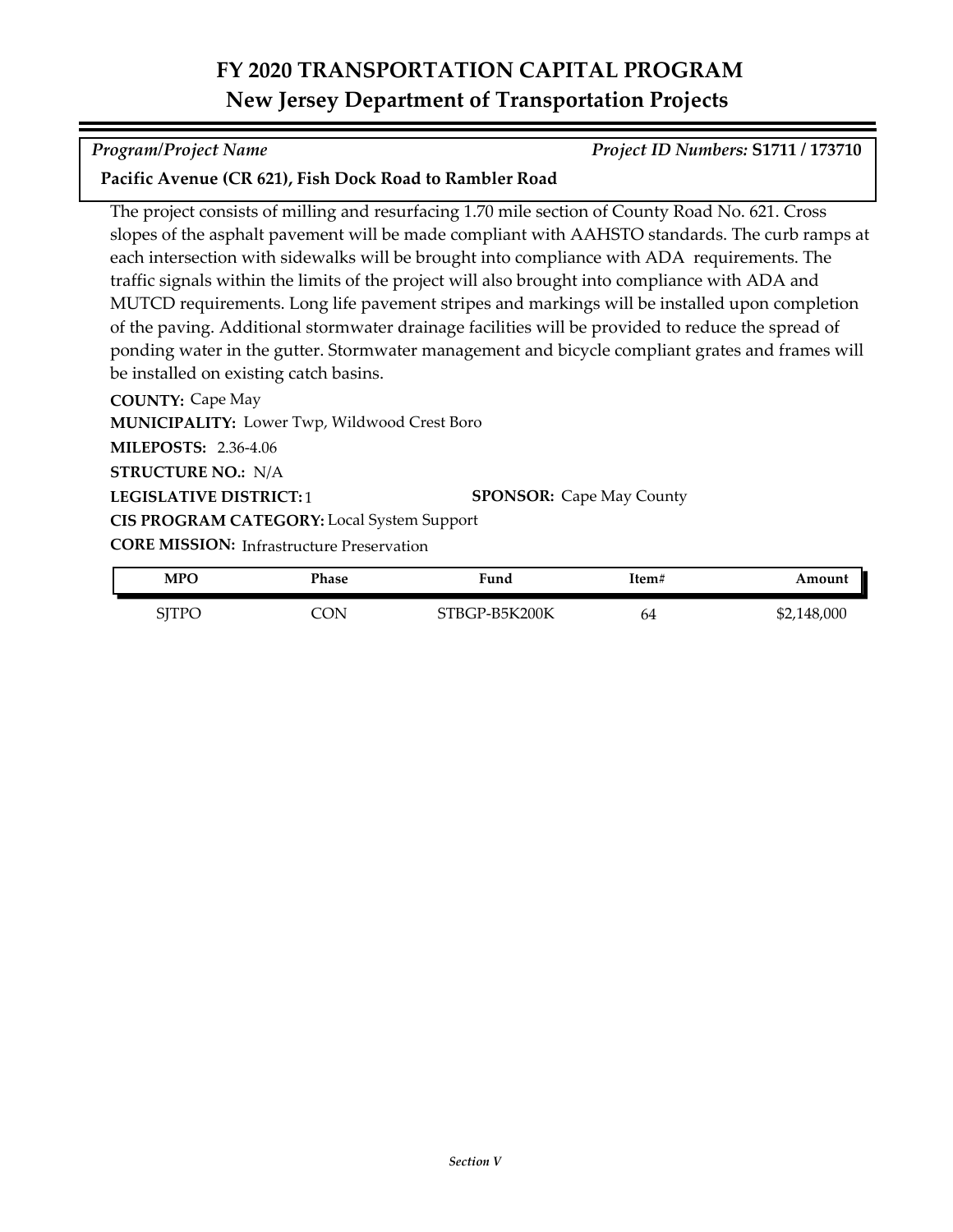# *Program/Project Name Project ID Numbers:* **11407 / 114070**

### **PANY&NJ-NJDOT Project Program**

Under this program, also known as the Lincoln Tunnel Access Program (LTAP), the Port Authority of NY & NJ provided funding support, in the amount of \$1.8 billion, for improvements to three NJDOT facilities: Route 7, Hackensack River (Wittpenn) Bridge; Route 1&9T Extension (New Road); and Route 1&9 Pulaski Skyway including Route 139 (Hoboken and Conrail Viaducts) eastern approach to the Skyway. The State of NJ is also providing funding, from the TTF, to complete work on the projects.

The Route 7 Wittpenn Bridge is being replaced with a new vertical lift bridge. The total project cost is estimated at \$575 to \$625 million. The project is located in Kearny and Jersey City, Hudson County.

The Route 1&9T Extension (New Road) project will provide a new roadway parallel to Route 1&9 along the railroad right-of-way in Jersey City. It will provide intermodal connections to the rail yards and divert trucks off of Tonnelle Circle and Route 1&9, helping to ease congestion and facilitate goods movement throughout the region. The total project cost is estimated at \$400 to \$450 million. The project is located in Jersey City, Hudson County.

The Route 1&9 Pulaski Skyway project is rehabilitating the 3.5 mile-long structure that carries Route 1&9 over the Hackensack and Passaic Rivers, the New Jersey Turnpike, several railroads and industrial facilities. Also included in the Pulaski Skyway project is the Route 139 eastern approach to the Skyway. The Route 139 portion rehabilitated the Hoboken Viaduct, as well as replaced the deck and rehabilitated the superstructure of the Conrail Viaduct. The total Pulaski Skyway project cost is estimated at \$1.9 to \$2.1 billion. The project is located in Jersey City, Kearny, and Newark in Hudson and Essex Counties.

**COUNTY:** Hudson, Essex LEGISLATIVE DISTRICT: 31, 33, 32, 29 **MILEPOSTS:** N/A **STRUCTURE NO.:** 0909150 **MUNICIPALITY: Jersey City, Newark City, Kearny Town CORE MISSION:** Infrastructure Preservation **SPONSOR:** NJDOT **CIS PROGRAM CATEGORY:** Bridge Assets

| <b>MPO</b>           | Phase | -<br><sup>v</sup> und | Item# | Amount       |
|----------------------|-------|-----------------------|-------|--------------|
| <b>NJTPA</b><br>1111 | ERC   | <b>TUT</b><br>די      | 203   | \$98,000,000 |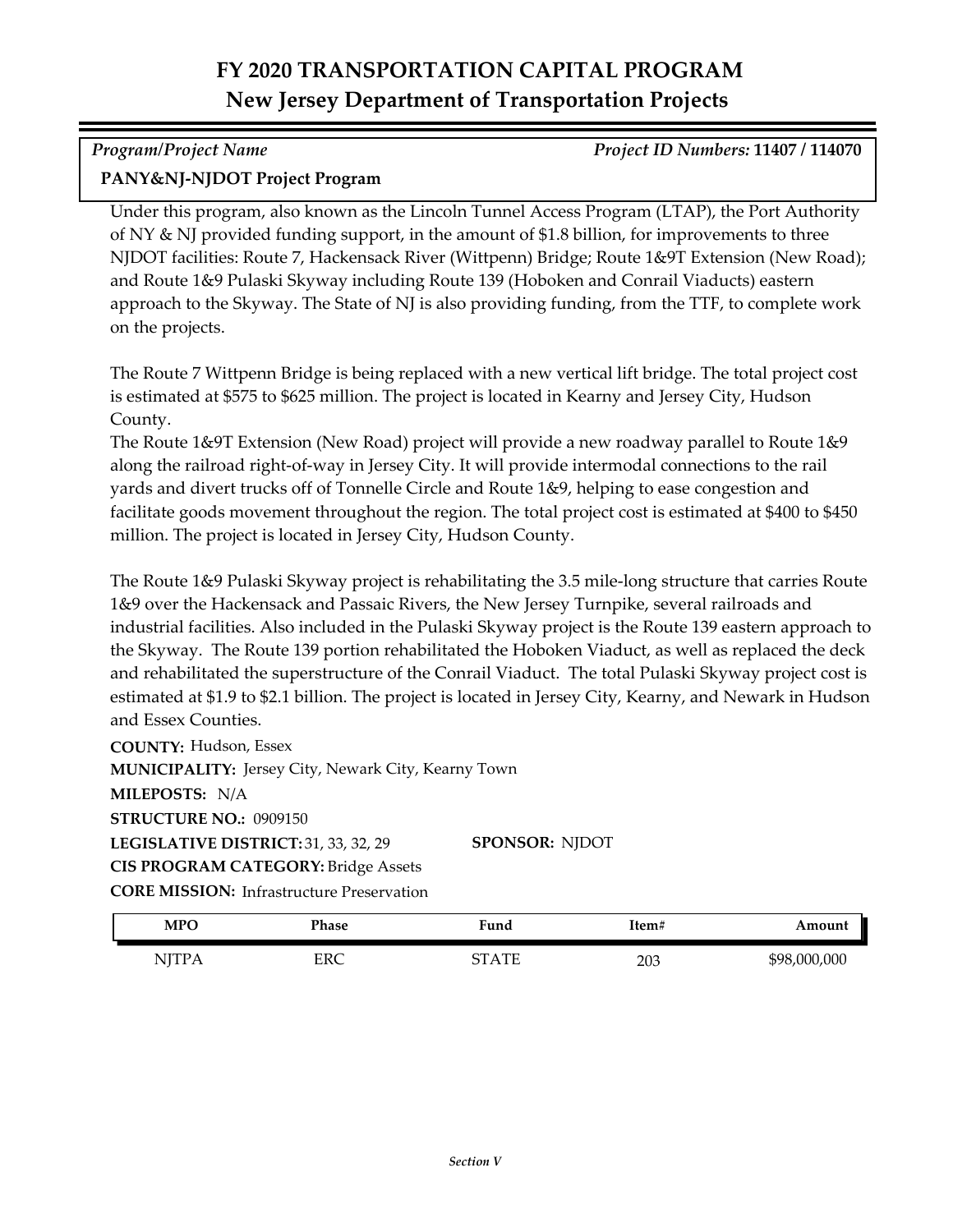*Program/Project Name Project ID Numbers:* **D1910 / 193680**

### **Parkway Avenue (CR 634), Scotch Road (CR 611) to Route 31 (Pennington Road)**

The project's primary goals include: reduce the frequency and severity of crashes within the project corridor; improve mobility and accessibility for bicyclists and pedestrians; and upgrade the corridor to comply with NJDOT, Mercer County, and municipal Complete Streets Policy. In November 2015, the CR 634 (Parkway Avenue) corridor from CR 611 (Scotch Road) to NJ 31 (Pennington Road) was identified as the top candidate in the NJDOT-led Regional Road Diet Pilot Program and as DVRPC's top candidate to advance to Concept Development. The proposed Preliminary Preferred Alternative (PPA) from the 2019 HSIP funded Concept Development study includes elements such as a 3‐lane road diet throughout the corridor with TWLTL and bicycle lanes from Scotch Road to Parkside and 2-lane section with bike lanes from Parkside to Olden Avenue; retrofit signalized intersections where possible to accommodate new intersection approaches; and converting five (5) existing signalized intersections at Scotch Road, Lower Ferry Road, Farrell Avenue, Olden Avenue, and Pennington Road to modern roundabouts. Project will also consider improvements for intersections, substandard design elements, ADA compliancy, drainage, and signal upgrades.

**COUNTY:** Mercer

**MUNICIPALITY: Ewing Twp, Trenton City** 

**MILEPOSTS:** 2.2-4.4

**STRUCTURE NO.:** N/A

**LEGISLATIVE DISTRICT:** 15

**SPONSOR: Mercer County** 

**CORE MISSION:** Infrastructure Preservation **CIS PROGRAM CATEGORY:** Local System Support

| <b>MPO</b>                                        | Phase | Fund | Item# | Amount          |
|---------------------------------------------------|-------|------|-------|-----------------|
| $J\mathbf{D}\mathbf{D}\mathbf{C}$<br>$\mathbf{v}$ | PЕ    | ⊐CTD | ხ5    | .613,000<br>ሰ 1 |

*Program/Project Name Project ID Numbers:* **16307 / 163070**

**Paterson Plank Road (CR 681), Bridge over Route 3 at MP 10.04**

Initiated by the Bridge Management System, this project will reconstruct the structurally deficient and functionally obsolete bridge.

**COUNTY:** Hudson

**MUNICIPALITY: Secaucus Town** 

**MILEPOSTS:** 4.33-4.33

**STRUCTURE NO.:** 0908150

**LEGISLATIVE DISTRICT:** 32

**CIS PROGRAM CATEGORY:** Bridge Assets

**CORE MISSION:** Infrastructure Preservation

| <b>MPO</b> | Phase | Fund          | !tem# | Amount      |
|------------|-------|---------------|-------|-------------|
| NITP.      | PЕ    | STBGP-OS-BRDG | 66    | \$1,000,000 |

**SPONSOR:** NJDOT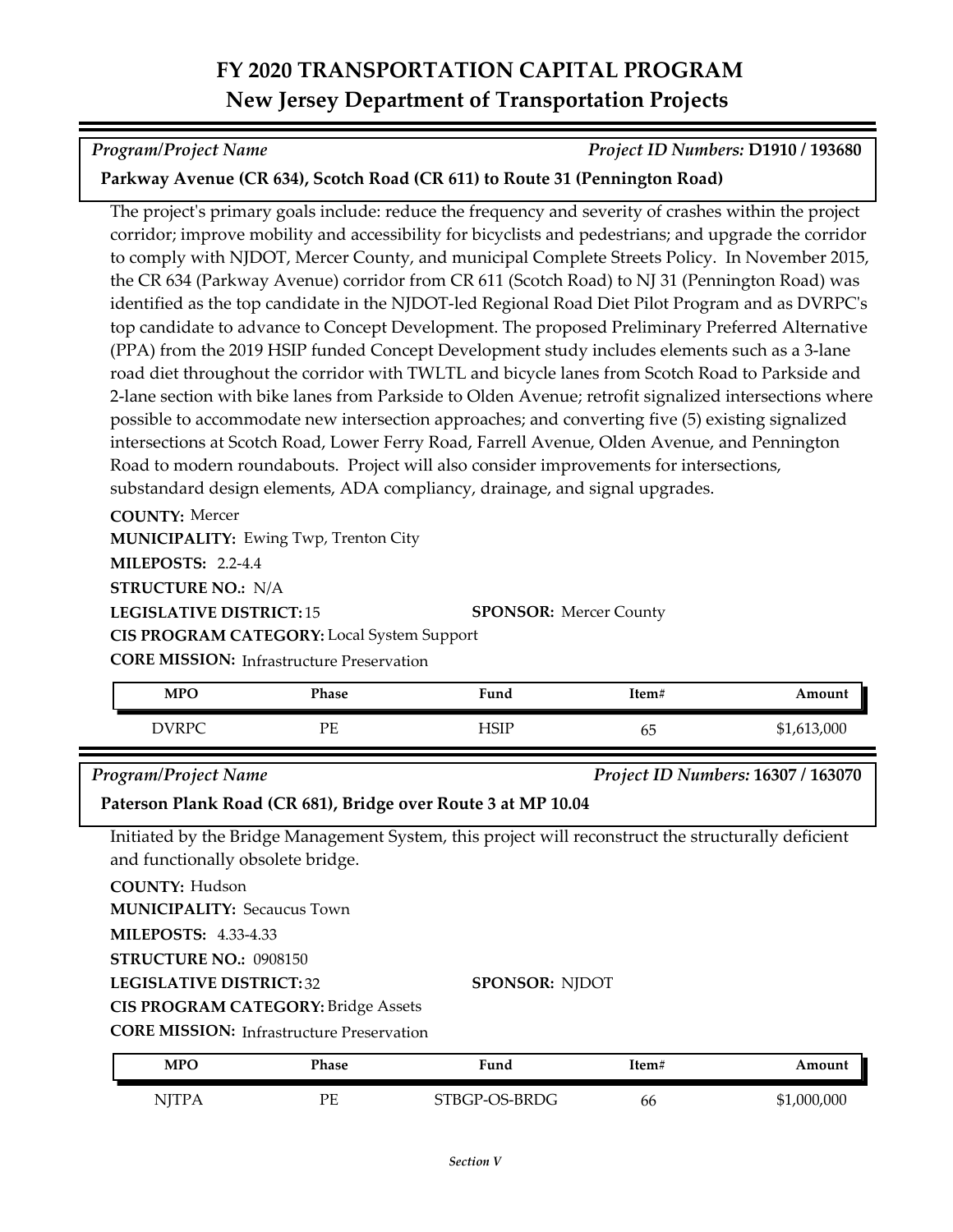*Program/Project Name Project ID Numbers:* **D0406 / 048013**

This program expands outreach to the general public about the benefits of using transit and the

| TransitChek Program, focusing on southern New Jersey media outlets. This program seeks to<br>tickets or tokens for transit fares.<br><b>COUNTY: Various</b> |                                                                                                       | reinforce rider and employer directed advertising and also to reach beyond those traditional markets<br>in order to attract more riders to area transit services. TransitChek is a commuter benefit program<br>offered by participating employers and provides vouchers that can be used to purchase passes, |       |                                    |
|-------------------------------------------------------------------------------------------------------------------------------------------------------------|-------------------------------------------------------------------------------------------------------|--------------------------------------------------------------------------------------------------------------------------------------------------------------------------------------------------------------------------------------------------------------------------------------------------------------|-------|------------------------------------|
| <b>MUNICIPALITY: Various</b>                                                                                                                                |                                                                                                       |                                                                                                                                                                                                                                                                                                              |       |                                    |
| MILEPOSTS: N/A                                                                                                                                              |                                                                                                       |                                                                                                                                                                                                                                                                                                              |       |                                    |
| <b>STRUCTURE NO.: N/A</b>                                                                                                                                   |                                                                                                       |                                                                                                                                                                                                                                                                                                              |       |                                    |
| <b>LEGISLATIVE DISTRICT: Various</b>                                                                                                                        | <b>CIS PROGRAM CATEGORY: Congestion Relief</b><br><b>CORE MISSION:</b> Mobility and Congestion Relief | <b>SPONSOR: DVRPC</b>                                                                                                                                                                                                                                                                                        |       |                                    |
| <b>MPO</b>                                                                                                                                                  | Phase                                                                                                 | Fund                                                                                                                                                                                                                                                                                                         | Item# | Amount                             |
| <b>DVRPC</b>                                                                                                                                                | EC                                                                                                    | <b>CMAQ</b>                                                                                                                                                                                                                                                                                                  | 75    | \$50,000                           |
| Program/Project Name                                                                                                                                        | Route 322B SB, Retaining Wall @ Raccoon Creek, Priority Repair                                        |                                                                                                                                                                                                                                                                                                              |       | Project ID Numbers: 19375 / 193750 |
|                                                                                                                                                             |                                                                                                       |                                                                                                                                                                                                                                                                                                              |       |                                    |
|                                                                                                                                                             | it as a candidate for the replacement.                                                                | This project will replace an existing failing retaining wall supporting the west side of Rt. 322<br>Business to the north of Raccoon Creek in Mullica Hill, Harrison Township, Gloucester County. The<br>retaining wall is in poor condition and the Department's Bridge Management System has identified    |       |                                    |
| <b>COUNTY: Gloucester</b><br><b>MUNICIPALITY: Harrison Twp</b>                                                                                              |                                                                                                       |                                                                                                                                                                                                                                                                                                              |       |                                    |
| <b>MILEPOSTS: 0.60-0.66</b>                                                                                                                                 |                                                                                                       |                                                                                                                                                                                                                                                                                                              |       |                                    |
| <b>STRUCTURE NO.: N/A</b>                                                                                                                                   |                                                                                                       |                                                                                                                                                                                                                                                                                                              |       |                                    |
| <b>LEGISLATIVE DISTRICT:5</b>                                                                                                                               |                                                                                                       | <b>SPONSOR: NJDOT</b>                                                                                                                                                                                                                                                                                        |       |                                    |

**CORE MISSION:** Infrastructure Preservation

**RideECO Mass Marketing Efforts--New Jersey**

| <b>MPO</b> | Phase | ∺una                | Item# | Amount      |
|------------|-------|---------------------|-------|-------------|
| DVRPC      | ERC   | $_{\rm ATE}$<br>חדי | 239   | \$2,000,000 |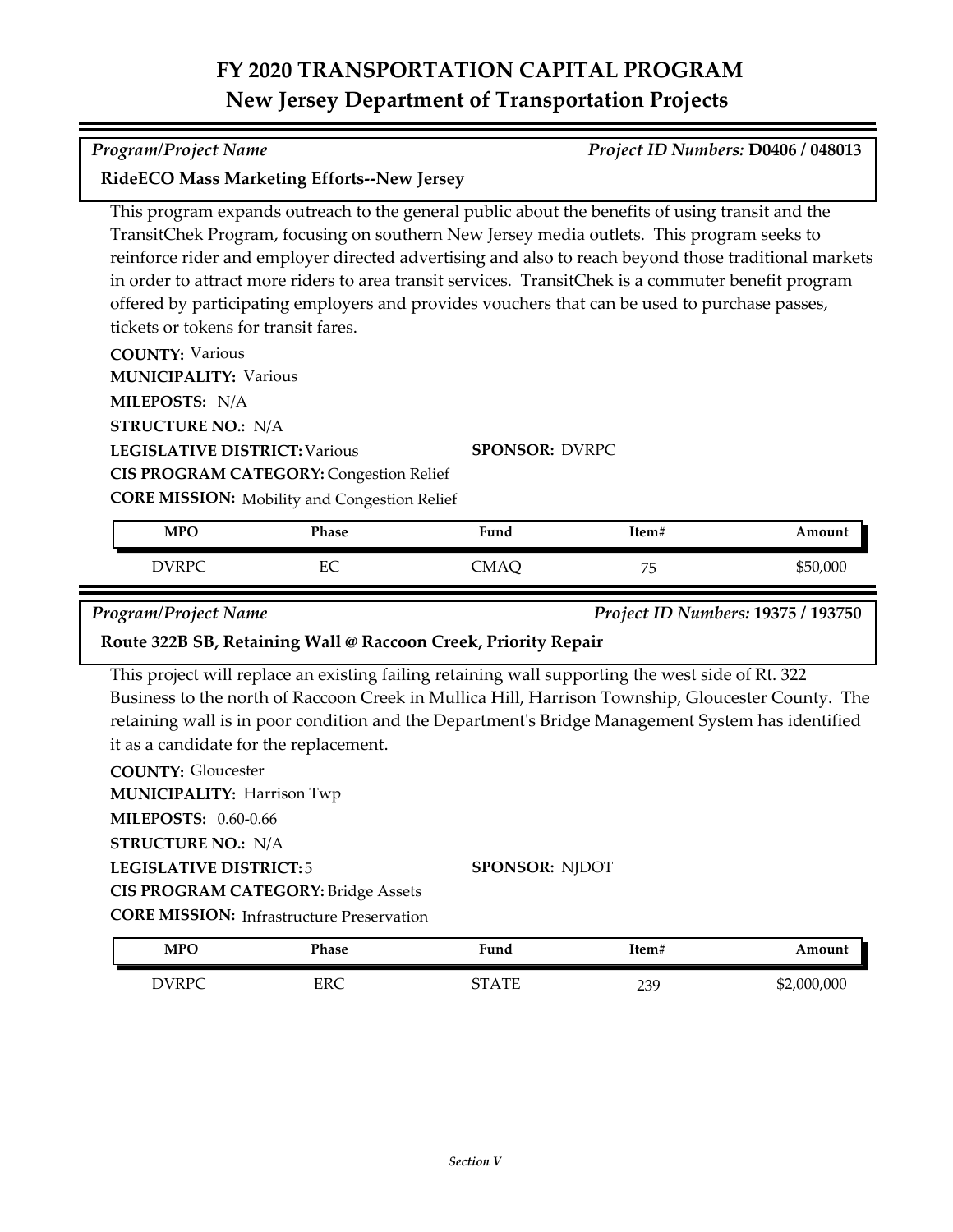#### *Program/Project Name Project ID Numbers:* **NS9706 / 950628**

#### **Rumson Road over the Shrewsbury River, CR 520**

Bridge S‐32 carries CR 520, Rumson Road, across the Shrewsbury River between the Boroughs of Rumson and Sea Bright. This bridge serves as one of two evacuation and emergency routes in times of tidal flooding and coastal storms. The existing structure is in poor condition, with deterioration of major bridge components. Monmouth County is proposing a movable structure to replace the current structure.

**COUNTY:** Monmouth **LEGISLATIVE DISTRICT:** 13 **MILEPOSTS:** 22.31 **STRUCTURE NO.:** 1300S32 **MUNICIPALITY: Rumson Boro, Sea Bright Boro SPONSOR:** Monmouth County **CIS PROGRAM CATEGORY:** Local System Support

**CORE MISSION: Infrastructure Preservation** 

| <b>MPC</b>   | Phase | Fund         | ltem# | Amount       |
|--------------|-------|--------------|-------|--------------|
| <b>NJTPA</b> | CON   | STBGP-NY/NWK | 78    | \$36,000,000 |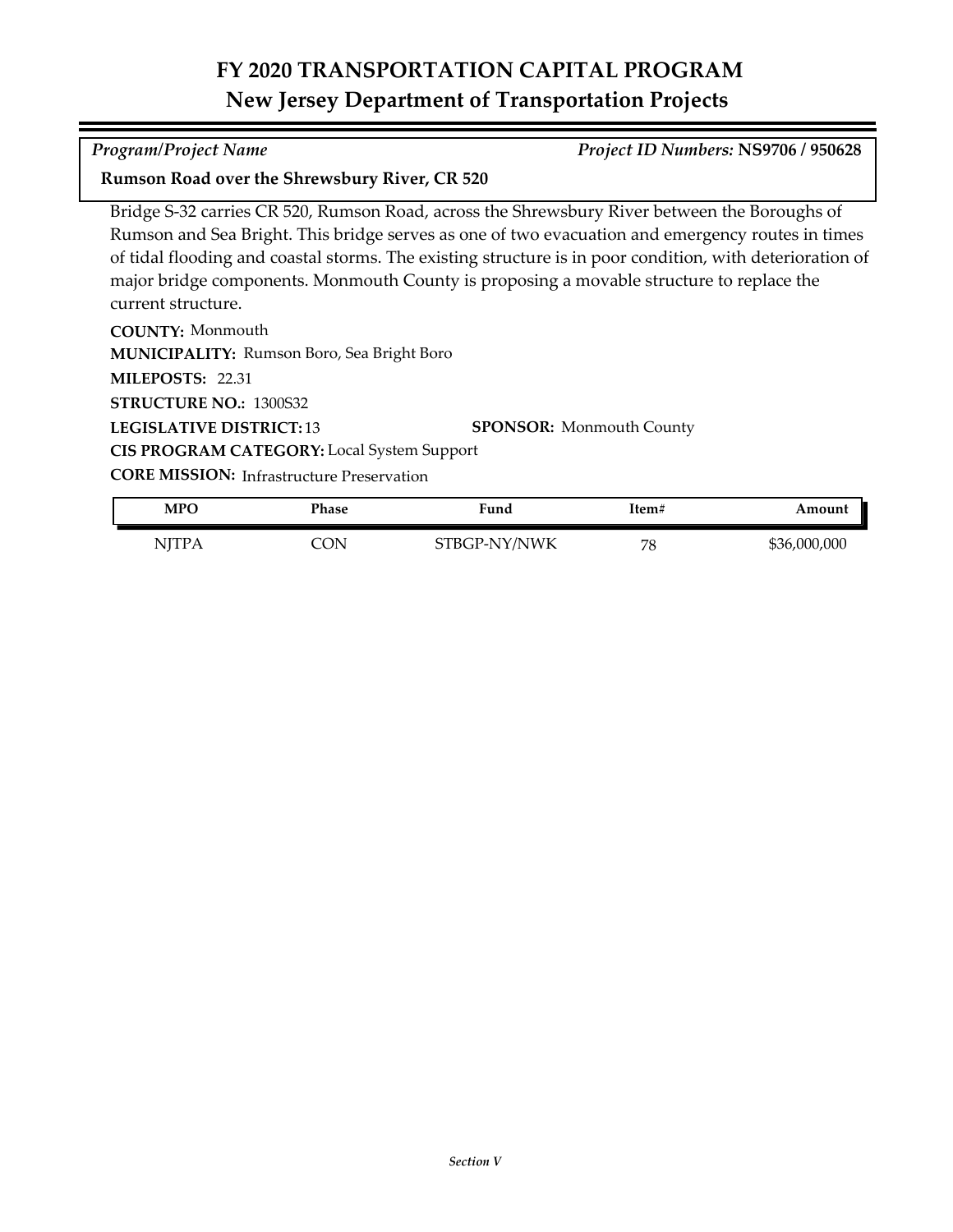*Program/Project Name Project ID Numbers:* **D1913 / 193760**

### **Sicklerville Road (CR 705) and Erial Road (CR 706) Systemic Roundabout**

Funds would provide for a roundabout at the intersection CR 705 (Sicklerville Road) and CR 706 (Erial Road) in Winslow Township. The location features a three-leg intersection with skewed alignment and is governed by a stop sign on CR 706. The skewed alignment of the intersection leads to crashes because drivers cannot see well around the corner of the intersection. A roundabout will replace the existing problematic intersection geometry with a circle, thereby allowing drivers a clear visual throughout the entire intersection. There are also multiple occurrences of rear end crashes at the stop sign on CR 706 (Erial Rd) where cars wait to turn onto CR 705 (Sicklerville Rd). The roundabout will alleviate this problem since drivers will slow and yield instead of being required to make a full stop. Further, the existing intersection enables drivers on CR 705 to travel at a high rate of speed toward the nearby intersection of CR 705 and CR 536 (Malaga Road). A roundabout at the intersection of CR 706 and CR 705 will force drivers to slow down, resulting in slower speeds through the intersection of CR 705 and CR 536 and greater driver reaction time. DVRPC's 2009 Regional Roundabout Analysis, Phase II identified this intersection as a priority site for investigation into a roundabout conversion.

**COUNTY:** Camden **LEGISLATIVE DISTRICT:** 4 **MILEPOSTS: STRUCTURE NO.:** N/A **MUNICIPALITY: Winslow Township CORE MISSION: Safety SPONSOR:** Camden County **CIS PROGRAM CATEGORY:** Safety Management

| <b>MPO</b> | Phase | $\mathbf{r}$<br>∺und | <b>Item#</b> | Amount    |
|------------|-------|----------------------|--------------|-----------|
| DVRPC      | DES   | <b>HSIP</b>          | าฯ<br>OІ     | \$101,000 |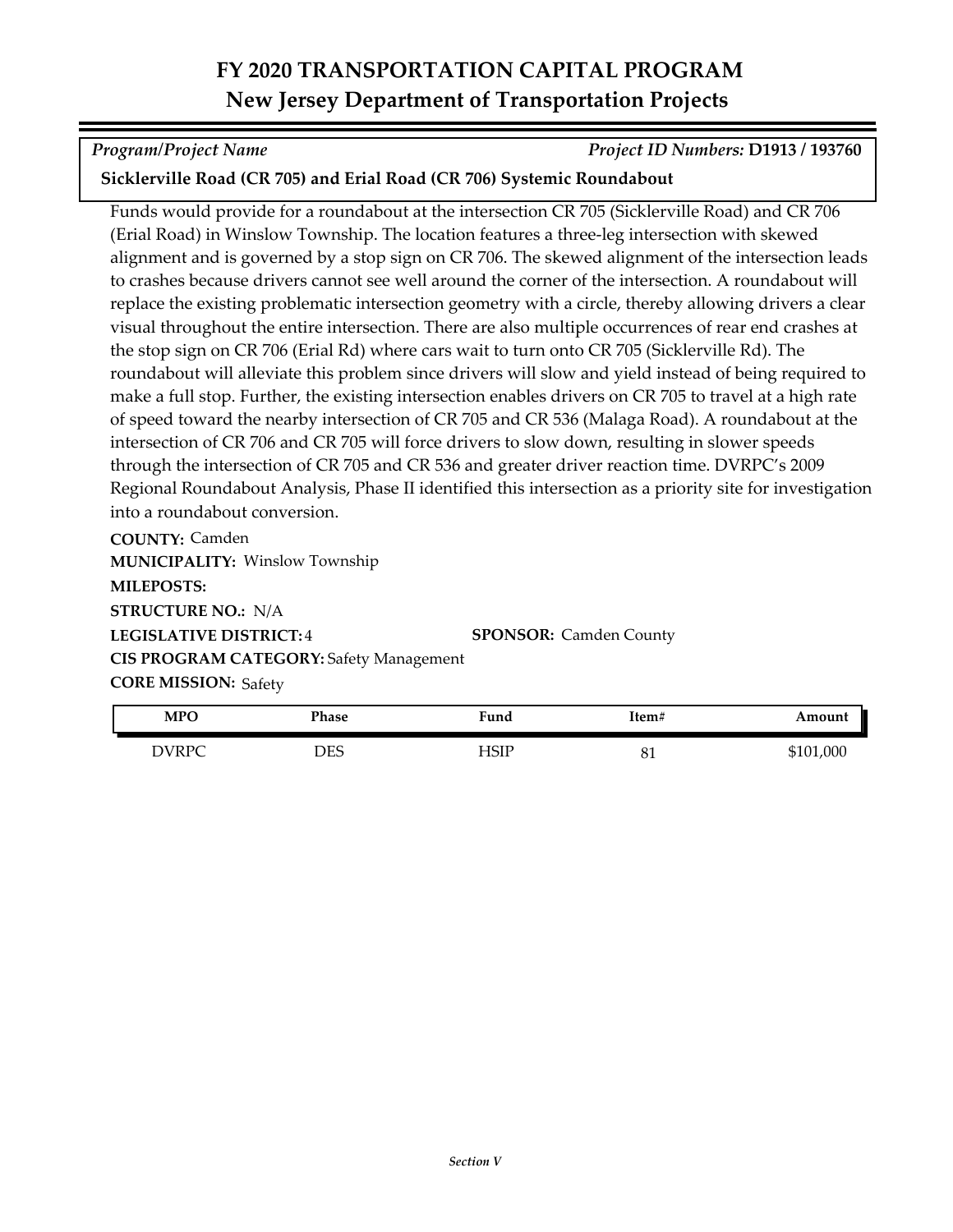**COUNTY:** Salem **LEGISLATIVE DISTRICT:** 3 **MILEPOSTS:** 13.15-15.40 **STRUCTURE NO.:** N/A **COUNTY:** Passaic **LEGISLATIVE DISTRICT:** 40 **MILEPOSTS:** 56.84-56.84 **STRUCTURE NO.:** 1610154 **MUNICIPALITY: Alloway Twp CORE MISSION: Infrastructure Preservation** Woodlawn Park Boro **MUNICIPALITY:** Mill and pave, sub-base repair, replace broken curb, striping, RPM's, guide rail upgrades, signage upgrades, drainage upgrades. County Road #540 is a major East-West connector road through Salem County. The road is in a deteriorated condition and is in need of resurfacing. In addition ADA accessible ramps and/or upgrades will be included in this project. **SPONSOR:** Salem **CIS PROGRAM CATEGORY:** Local System Support Initiated by the Bridge Management System, this project will reconstruct the structurally deficient and functionally obsolete bridge. **SPONSOR:** NJDOT **CIS PROGRAM CATEGORY:** Bridge Assets *Program/Project Name Project ID Numbers:* **16308 / 163080 Taft Avenue, Pedestrian Bridge over Route 80** SITPO DES STBGP-L5K 86 \$150,000 **MPO Phase Fund Item# Amount**

**CORE MISSION:** Infrastructure Preservation

| <b>MPO</b>   | <sup>o</sup> hase | Fund<br>__ | Item# | Amount    |
|--------------|-------------------|------------|-------|-----------|
| NITP/<br>11T | DES               | NHPP       | 89    | \$850,000 |

*Program/Project Name Project ID Numbers:* **S1909 / 193440**

**South Greenwich Street/Telegraph Road (CR 540), Phase 1**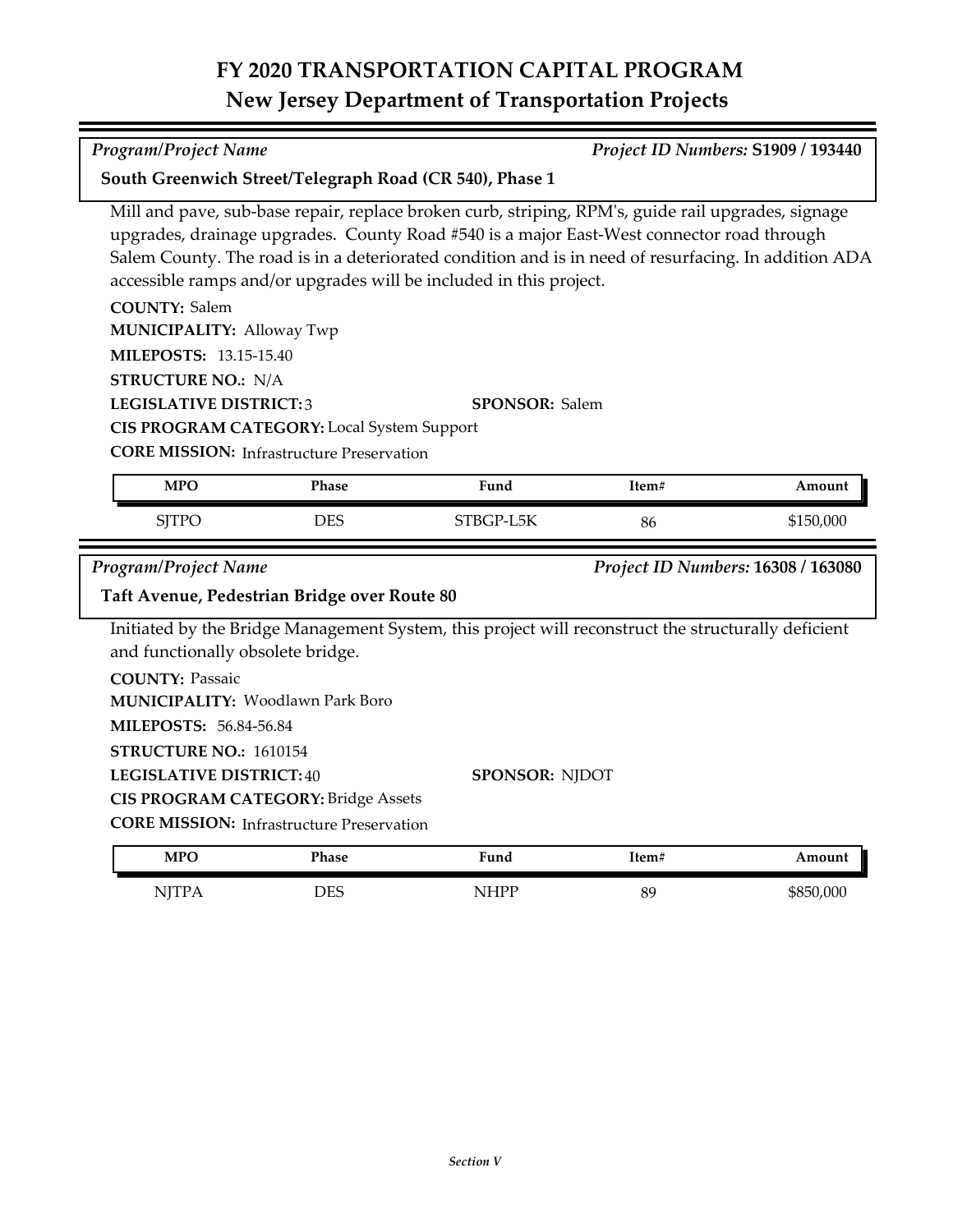| improve the market for redevelopment and improve the efficiency or enhance the regional            |  |
|----------------------------------------------------------------------------------------------------|--|
| transportation network. The fundamental idea is to support early-stage project ideas which are not |  |
| otherwise eligible for funding through other sources. This program is a component of the DVRPC     |  |
| Work Program.                                                                                      |  |
| <b>COUNTY: Various</b>                                                                             |  |
| MUNICIPALITY. Various                                                                              |  |

The Transportation and Community Development Initiative is a proposed DVRPC funding program targeted to those communities most in need of revitalization assistance. The program would serve to support local planning, design, feasibility studies or other analyses that increase the demand or

**Transportation and Community Development Initiative (TCDI) DVRPC**

**MUNICIPALITY: Various** 

**MILEPOSTS:** N/A

**STRUCTURE NO.:** N/A

**LEGISLATIVE DISTRICT:** Various

**SPONSOR:** DVRPC

**CORE MISSION: Infrastructure Preservation** 

**CIS PROGRAM CATEGORY:** Local System Support

| <b>MPO</b> | Phase | T.<br>Fund  | Item#       | Amount    |
|------------|-------|-------------|-------------|-----------|
| DVRPC      | EС    | STBGP-PHILA | $Q^2$<br>ノー | \$680,000 |

*Program/Project Name Project ID Numbers:* **01300 / 013000**

#### **Transportation Systems Management and Operations (TSMO)**

Phase II installation and operations of Regional Integrated Multi-modal Information Sharing (RIMIS), a computer message/digital system to notify agencies about incidents or unusual conditions that affect them. This project also helps to extend RIMIS to include DVRPC county roadways.

**COUNTY:** Various **LEGISLATIVE DISTRICT:** Various **MILEPOSTS:** N/A **STRUCTURE NO.:** N/A **MUNICIPALITY: Various CORE MISSION:** Mobility and Congestion Relief **SPONSOR:** DVRPC **CIS PROGRAM CATEGORY: Congestion Relief** 

| <b>MPO</b> | Phase | Fund        | Item# | Amount    |
|------------|-------|-------------|-------|-----------|
| DVRPC      | EС    | STBGP-PHILA | 96    | \$234,000 |

*Program/Project Name Project ID Numbers:* **D0204**